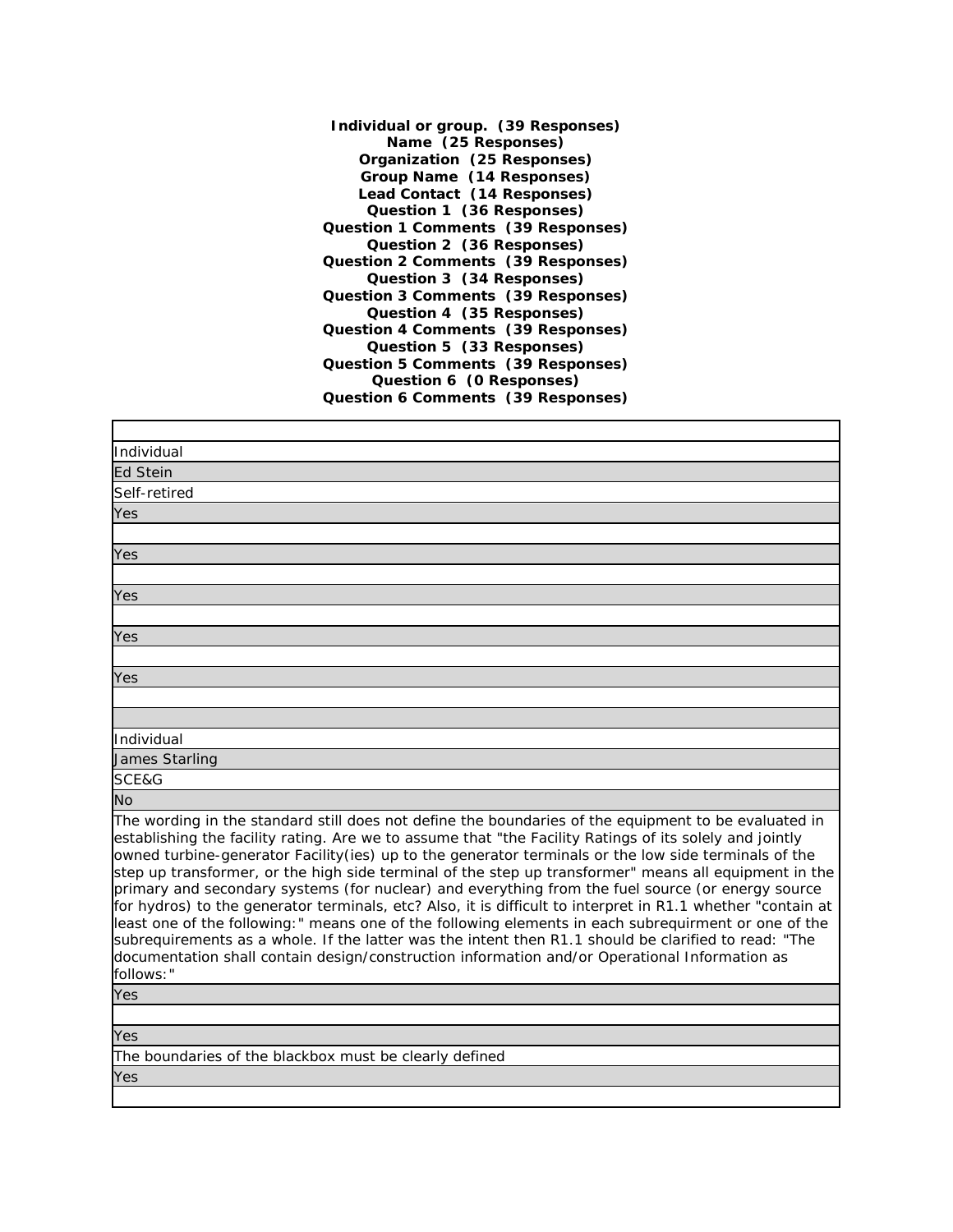| Yes                                                                                                                                                                                                                                                                                                                                                                                                                                                                                                                                                                                                                                                                                                                                                                                                                                                                                                                                                                                                                                                                                                                                                                                                                                                                                                                                                                                     |
|-----------------------------------------------------------------------------------------------------------------------------------------------------------------------------------------------------------------------------------------------------------------------------------------------------------------------------------------------------------------------------------------------------------------------------------------------------------------------------------------------------------------------------------------------------------------------------------------------------------------------------------------------------------------------------------------------------------------------------------------------------------------------------------------------------------------------------------------------------------------------------------------------------------------------------------------------------------------------------------------------------------------------------------------------------------------------------------------------------------------------------------------------------------------------------------------------------------------------------------------------------------------------------------------------------------------------------------------------------------------------------------------|
|                                                                                                                                                                                                                                                                                                                                                                                                                                                                                                                                                                                                                                                                                                                                                                                                                                                                                                                                                                                                                                                                                                                                                                                                                                                                                                                                                                                         |
| Phil Kleckly: In the Lower VSL for R2, remove 2.1.1, 2.1.2, and 2.1.3 and replace them with 2.1. 2.1<br>state that the methodology shall be consistent with at least one of 2.1.1, 2.1.2, and 2.1.3. This also<br>applies to Moderate, High, and Severe VSLs for R2. This also applies to all 4 VSL levels for R3.                                                                                                                                                                                                                                                                                                                                                                                                                                                                                                                                                                                                                                                                                                                                                                                                                                                                                                                                                                                                                                                                      |
| Group                                                                                                                                                                                                                                                                                                                                                                                                                                                                                                                                                                                                                                                                                                                                                                                                                                                                                                                                                                                                                                                                                                                                                                                                                                                                                                                                                                                   |
| SERC Planning Standards Subcommittee                                                                                                                                                                                                                                                                                                                                                                                                                                                                                                                                                                                                                                                                                                                                                                                                                                                                                                                                                                                                                                                                                                                                                                                                                                                                                                                                                    |
| Philip R. Kleckley                                                                                                                                                                                                                                                                                                                                                                                                                                                                                                                                                                                                                                                                                                                                                                                                                                                                                                                                                                                                                                                                                                                                                                                                                                                                                                                                                                      |
| Yes                                                                                                                                                                                                                                                                                                                                                                                                                                                                                                                                                                                                                                                                                                                                                                                                                                                                                                                                                                                                                                                                                                                                                                                                                                                                                                                                                                                     |
|                                                                                                                                                                                                                                                                                                                                                                                                                                                                                                                                                                                                                                                                                                                                                                                                                                                                                                                                                                                                                                                                                                                                                                                                                                                                                                                                                                                         |
| Yes                                                                                                                                                                                                                                                                                                                                                                                                                                                                                                                                                                                                                                                                                                                                                                                                                                                                                                                                                                                                                                                                                                                                                                                                                                                                                                                                                                                     |
|                                                                                                                                                                                                                                                                                                                                                                                                                                                                                                                                                                                                                                                                                                                                                                                                                                                                                                                                                                                                                                                                                                                                                                                                                                                                                                                                                                                         |
| Yes                                                                                                                                                                                                                                                                                                                                                                                                                                                                                                                                                                                                                                                                                                                                                                                                                                                                                                                                                                                                                                                                                                                                                                                                                                                                                                                                                                                     |
|                                                                                                                                                                                                                                                                                                                                                                                                                                                                                                                                                                                                                                                                                                                                                                                                                                                                                                                                                                                                                                                                                                                                                                                                                                                                                                                                                                                         |
| Yes                                                                                                                                                                                                                                                                                                                                                                                                                                                                                                                                                                                                                                                                                                                                                                                                                                                                                                                                                                                                                                                                                                                                                                                                                                                                                                                                                                                     |
|                                                                                                                                                                                                                                                                                                                                                                                                                                                                                                                                                                                                                                                                                                                                                                                                                                                                                                                                                                                                                                                                                                                                                                                                                                                                                                                                                                                         |
| Yes                                                                                                                                                                                                                                                                                                                                                                                                                                                                                                                                                                                                                                                                                                                                                                                                                                                                                                                                                                                                                                                                                                                                                                                                                                                                                                                                                                                     |
|                                                                                                                                                                                                                                                                                                                                                                                                                                                                                                                                                                                                                                                                                                                                                                                                                                                                                                                                                                                                                                                                                                                                                                                                                                                                                                                                                                                         |
| In the Lower VSL for R2, remove 2.1.1, 2.1.2, and 2.1.3 and replace them with 2.1. 2.1 states that<br>the methodology shall be consistent with at least one of 2.1.2, 2.1.2, and 2.1.3. This also applies to<br>Moderate, High, and Severe VSLs for R2. This also applies to all 4 VSL levels for R3.                                                                                                                                                                                                                                                                                                                                                                                                                                                                                                                                                                                                                                                                                                                                                                                                                                                                                                                                                                                                                                                                                   |
| Group                                                                                                                                                                                                                                                                                                                                                                                                                                                                                                                                                                                                                                                                                                                                                                                                                                                                                                                                                                                                                                                                                                                                                                                                                                                                                                                                                                                   |
| <b>NextEra Energy Resources</b>                                                                                                                                                                                                                                                                                                                                                                                                                                                                                                                                                                                                                                                                                                                                                                                                                                                                                                                                                                                                                                                                                                                                                                                                                                                                                                                                                         |
| Benjamin Church                                                                                                                                                                                                                                                                                                                                                                                                                                                                                                                                                                                                                                                                                                                                                                                                                                                                                                                                                                                                                                                                                                                                                                                                                                                                                                                                                                         |
| Yes                                                                                                                                                                                                                                                                                                                                                                                                                                                                                                                                                                                                                                                                                                                                                                                                                                                                                                                                                                                                                                                                                                                                                                                                                                                                                                                                                                                     |
|                                                                                                                                                                                                                                                                                                                                                                                                                                                                                                                                                                                                                                                                                                                                                                                                                                                                                                                                                                                                                                                                                                                                                                                                                                                                                                                                                                                         |
| Yes                                                                                                                                                                                                                                                                                                                                                                                                                                                                                                                                                                                                                                                                                                                                                                                                                                                                                                                                                                                                                                                                                                                                                                                                                                                                                                                                                                                     |
|                                                                                                                                                                                                                                                                                                                                                                                                                                                                                                                                                                                                                                                                                                                                                                                                                                                                                                                                                                                                                                                                                                                                                                                                                                                                                                                                                                                         |
| Yes                                                                                                                                                                                                                                                                                                                                                                                                                                                                                                                                                                                                                                                                                                                                                                                                                                                                                                                                                                                                                                                                                                                                                                                                                                                                                                                                                                                     |
|                                                                                                                                                                                                                                                                                                                                                                                                                                                                                                                                                                                                                                                                                                                                                                                                                                                                                                                                                                                                                                                                                                                                                                                                                                                                                                                                                                                         |
| Yes                                                                                                                                                                                                                                                                                                                                                                                                                                                                                                                                                                                                                                                                                                                                                                                                                                                                                                                                                                                                                                                                                                                                                                                                                                                                                                                                                                                     |
| For clarification, NextEra Energy Resources (NextEra) would like to see the designation of "step up<br>transformer" changed to "main step up transformer". Wind turbine generator facilities have multiple<br>step up transformers in the electrical system from a single generator to the point of interconnection.<br>There is a small low voltage step up transformer at each wind turbine and there is a large high<br>voltage main step up transformer which steps the voltage from all the wind turbines at the site<br>voltage up to the transmission voltage level. At an individual wind turbine site, there may be >200 of<br>the smaller step up transformers at the individual wind turbines which all connect to the larger main<br>step up transformer. Wind turbine sites are an intermittent generating asset and the site load is not<br>normally dispatchable. The individual generators are usually not dispatched, but the entire site is<br>operated as a single generating asset. Our method is to rate the entire site as a single generator<br>Facility with the black box boundary at the main step up transformer. By including this additional<br>terminology, it would allow sites with multiple step up transformers in there electrical energy delivery<br>system the latitude to identify the appropriate black box boundary for the generator Facility. |
| Yes                                                                                                                                                                                                                                                                                                                                                                                                                                                                                                                                                                                                                                                                                                                                                                                                                                                                                                                                                                                                                                                                                                                                                                                                                                                                                                                                                                                     |
| For clarification, NextEra would like to see the words "the point of interconnection" changed to "the<br>point of interconnection or change in ownership". We have some sites where the point of<br>interconnection is defined separately from the point on change in ownership. Although it may be<br>implied that the point of interconnection is actually a point of change in ownership, we think the<br>clarification is warranted.                                                                                                                                                                                                                                                                                                                                                                                                                                                                                                                                                                                                                                                                                                                                                                                                                                                                                                                                                |
|                                                                                                                                                                                                                                                                                                                                                                                                                                                                                                                                                                                                                                                                                                                                                                                                                                                                                                                                                                                                                                                                                                                                                                                                                                                                                                                                                                                         |
| Group                                                                                                                                                                                                                                                                                                                                                                                                                                                                                                                                                                                                                                                                                                                                                                                                                                                                                                                                                                                                                                                                                                                                                                                                                                                                                                                                                                                   |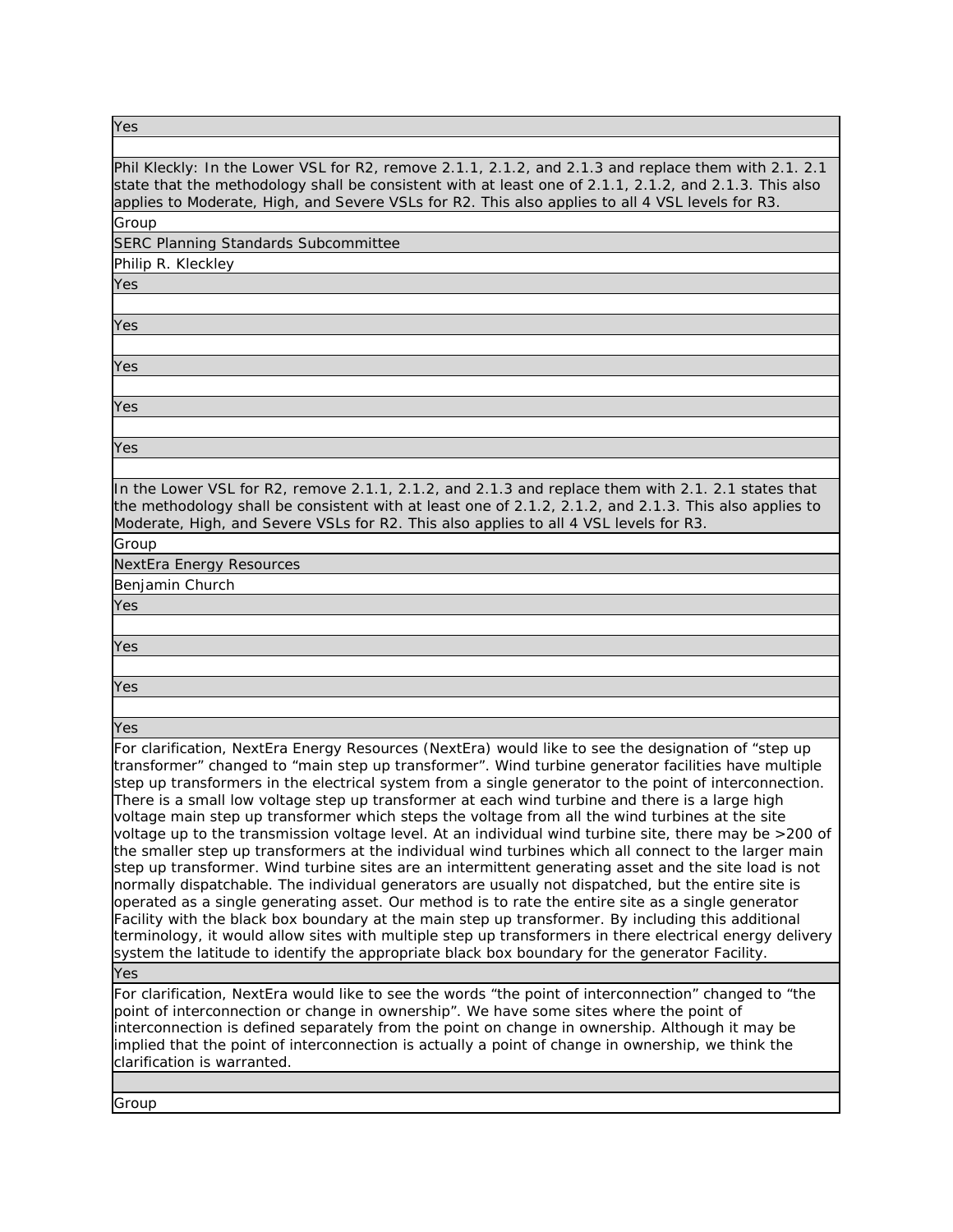| <b>Hugh Francis</b><br>Yes<br>Yes<br>Yes<br>Yes<br>Yes<br>The wording in R3 "(except for those generating unit Facilities addressed in R1)" should say (except<br>for those generating unit Facilities addressed in R1 and R2)." The wording in R3.2 needs to be<br>changed from "Equipment Ratings identified in R2.1" to "Equipment Ratings identified in R3.1." To<br>make the wording in the requirements consistent, the wording in R3.2 should be changed from<br>"Equipment Ratings identified in R2.1" to read "Equipment Ratings identified in Requirement R3, Part<br>3.1." Remove 2.1.1, 2.1.2, and 2.1.3 and replace them with 2.1 in the VSLs for R2. Requirement 2.1<br>states that the methodology shall with at least one of 2.1.1, 2.1.2, and 2.1.3. Remove 3.1.1, 3.1.2,<br>and 3.1.3 and replace them with 3.1 in the VSLs for R3. Requirement 3.1 states that the methodology<br>shall with at least one of 3.1.1, 3.1.2, and 3.1.3. The VSL table needs to be corrected to show R4 in<br>the R# column rather than having two R3s.<br>Individual<br>Baj Agrawal<br>Arizona Public Service Co.<br>No<br>The term "Facility Rating" in R1 is still vague. It is still not clear whether it includes auxiliaries or not.<br>If the turbine generator rating is of interest, it should simply say so. There are also additional issues<br>that are not touched on with this rating requirement where the rating is not limited by the turbine<br>generator or a component but by regulatory environmental issues.<br>Yes<br>But should also explicitly allow for the regulatory environmental constraints which may be long term<br>vs. the identified short term derate as indicated by operational limitations.<br>Yes |
|-------------------------------------------------------------------------------------------------------------------------------------------------------------------------------------------------------------------------------------------------------------------------------------------------------------------------------------------------------------------------------------------------------------------------------------------------------------------------------------------------------------------------------------------------------------------------------------------------------------------------------------------------------------------------------------------------------------------------------------------------------------------------------------------------------------------------------------------------------------------------------------------------------------------------------------------------------------------------------------------------------------------------------------------------------------------------------------------------------------------------------------------------------------------------------------------------------------------------------------------------------------------------------------------------------------------------------------------------------------------------------------------------------------------------------------------------------------------------------------------------------------------------------------------------------------------------------------------------------------------------------------------------------------------------------------------------------------------------------------------|
|                                                                                                                                                                                                                                                                                                                                                                                                                                                                                                                                                                                                                                                                                                                                                                                                                                                                                                                                                                                                                                                                                                                                                                                                                                                                                                                                                                                                                                                                                                                                                                                                                                                                                                                                           |
|                                                                                                                                                                                                                                                                                                                                                                                                                                                                                                                                                                                                                                                                                                                                                                                                                                                                                                                                                                                                                                                                                                                                                                                                                                                                                                                                                                                                                                                                                                                                                                                                                                                                                                                                           |
|                                                                                                                                                                                                                                                                                                                                                                                                                                                                                                                                                                                                                                                                                                                                                                                                                                                                                                                                                                                                                                                                                                                                                                                                                                                                                                                                                                                                                                                                                                                                                                                                                                                                                                                                           |
|                                                                                                                                                                                                                                                                                                                                                                                                                                                                                                                                                                                                                                                                                                                                                                                                                                                                                                                                                                                                                                                                                                                                                                                                                                                                                                                                                                                                                                                                                                                                                                                                                                                                                                                                           |
|                                                                                                                                                                                                                                                                                                                                                                                                                                                                                                                                                                                                                                                                                                                                                                                                                                                                                                                                                                                                                                                                                                                                                                                                                                                                                                                                                                                                                                                                                                                                                                                                                                                                                                                                           |
|                                                                                                                                                                                                                                                                                                                                                                                                                                                                                                                                                                                                                                                                                                                                                                                                                                                                                                                                                                                                                                                                                                                                                                                                                                                                                                                                                                                                                                                                                                                                                                                                                                                                                                                                           |
|                                                                                                                                                                                                                                                                                                                                                                                                                                                                                                                                                                                                                                                                                                                                                                                                                                                                                                                                                                                                                                                                                                                                                                                                                                                                                                                                                                                                                                                                                                                                                                                                                                                                                                                                           |
|                                                                                                                                                                                                                                                                                                                                                                                                                                                                                                                                                                                                                                                                                                                                                                                                                                                                                                                                                                                                                                                                                                                                                                                                                                                                                                                                                                                                                                                                                                                                                                                                                                                                                                                                           |
|                                                                                                                                                                                                                                                                                                                                                                                                                                                                                                                                                                                                                                                                                                                                                                                                                                                                                                                                                                                                                                                                                                                                                                                                                                                                                                                                                                                                                                                                                                                                                                                                                                                                                                                                           |
|                                                                                                                                                                                                                                                                                                                                                                                                                                                                                                                                                                                                                                                                                                                                                                                                                                                                                                                                                                                                                                                                                                                                                                                                                                                                                                                                                                                                                                                                                                                                                                                                                                                                                                                                           |
|                                                                                                                                                                                                                                                                                                                                                                                                                                                                                                                                                                                                                                                                                                                                                                                                                                                                                                                                                                                                                                                                                                                                                                                                                                                                                                                                                                                                                                                                                                                                                                                                                                                                                                                                           |
|                                                                                                                                                                                                                                                                                                                                                                                                                                                                                                                                                                                                                                                                                                                                                                                                                                                                                                                                                                                                                                                                                                                                                                                                                                                                                                                                                                                                                                                                                                                                                                                                                                                                                                                                           |
|                                                                                                                                                                                                                                                                                                                                                                                                                                                                                                                                                                                                                                                                                                                                                                                                                                                                                                                                                                                                                                                                                                                                                                                                                                                                                                                                                                                                                                                                                                                                                                                                                                                                                                                                           |
|                                                                                                                                                                                                                                                                                                                                                                                                                                                                                                                                                                                                                                                                                                                                                                                                                                                                                                                                                                                                                                                                                                                                                                                                                                                                                                                                                                                                                                                                                                                                                                                                                                                                                                                                           |
|                                                                                                                                                                                                                                                                                                                                                                                                                                                                                                                                                                                                                                                                                                                                                                                                                                                                                                                                                                                                                                                                                                                                                                                                                                                                                                                                                                                                                                                                                                                                                                                                                                                                                                                                           |
|                                                                                                                                                                                                                                                                                                                                                                                                                                                                                                                                                                                                                                                                                                                                                                                                                                                                                                                                                                                                                                                                                                                                                                                                                                                                                                                                                                                                                                                                                                                                                                                                                                                                                                                                           |
|                                                                                                                                                                                                                                                                                                                                                                                                                                                                                                                                                                                                                                                                                                                                                                                                                                                                                                                                                                                                                                                                                                                                                                                                                                                                                                                                                                                                                                                                                                                                                                                                                                                                                                                                           |
|                                                                                                                                                                                                                                                                                                                                                                                                                                                                                                                                                                                                                                                                                                                                                                                                                                                                                                                                                                                                                                                                                                                                                                                                                                                                                                                                                                                                                                                                                                                                                                                                                                                                                                                                           |
|                                                                                                                                                                                                                                                                                                                                                                                                                                                                                                                                                                                                                                                                                                                                                                                                                                                                                                                                                                                                                                                                                                                                                                                                                                                                                                                                                                                                                                                                                                                                                                                                                                                                                                                                           |
|                                                                                                                                                                                                                                                                                                                                                                                                                                                                                                                                                                                                                                                                                                                                                                                                                                                                                                                                                                                                                                                                                                                                                                                                                                                                                                                                                                                                                                                                                                                                                                                                                                                                                                                                           |
|                                                                                                                                                                                                                                                                                                                                                                                                                                                                                                                                                                                                                                                                                                                                                                                                                                                                                                                                                                                                                                                                                                                                                                                                                                                                                                                                                                                                                                                                                                                                                                                                                                                                                                                                           |
|                                                                                                                                                                                                                                                                                                                                                                                                                                                                                                                                                                                                                                                                                                                                                                                                                                                                                                                                                                                                                                                                                                                                                                                                                                                                                                                                                                                                                                                                                                                                                                                                                                                                                                                                           |
|                                                                                                                                                                                                                                                                                                                                                                                                                                                                                                                                                                                                                                                                                                                                                                                                                                                                                                                                                                                                                                                                                                                                                                                                                                                                                                                                                                                                                                                                                                                                                                                                                                                                                                                                           |
| Yes                                                                                                                                                                                                                                                                                                                                                                                                                                                                                                                                                                                                                                                                                                                                                                                                                                                                                                                                                                                                                                                                                                                                                                                                                                                                                                                                                                                                                                                                                                                                                                                                                                                                                                                                       |
|                                                                                                                                                                                                                                                                                                                                                                                                                                                                                                                                                                                                                                                                                                                                                                                                                                                                                                                                                                                                                                                                                                                                                                                                                                                                                                                                                                                                                                                                                                                                                                                                                                                                                                                                           |
| Yes                                                                                                                                                                                                                                                                                                                                                                                                                                                                                                                                                                                                                                                                                                                                                                                                                                                                                                                                                                                                                                                                                                                                                                                                                                                                                                                                                                                                                                                                                                                                                                                                                                                                                                                                       |
|                                                                                                                                                                                                                                                                                                                                                                                                                                                                                                                                                                                                                                                                                                                                                                                                                                                                                                                                                                                                                                                                                                                                                                                                                                                                                                                                                                                                                                                                                                                                                                                                                                                                                                                                           |
|                                                                                                                                                                                                                                                                                                                                                                                                                                                                                                                                                                                                                                                                                                                                                                                                                                                                                                                                                                                                                                                                                                                                                                                                                                                                                                                                                                                                                                                                                                                                                                                                                                                                                                                                           |
| Group                                                                                                                                                                                                                                                                                                                                                                                                                                                                                                                                                                                                                                                                                                                                                                                                                                                                                                                                                                                                                                                                                                                                                                                                                                                                                                                                                                                                                                                                                                                                                                                                                                                                                                                                     |
| Northeast Power Coordinating Council                                                                                                                                                                                                                                                                                                                                                                                                                                                                                                                                                                                                                                                                                                                                                                                                                                                                                                                                                                                                                                                                                                                                                                                                                                                                                                                                                                                                                                                                                                                                                                                                                                                                                                      |
|                                                                                                                                                                                                                                                                                                                                                                                                                                                                                                                                                                                                                                                                                                                                                                                                                                                                                                                                                                                                                                                                                                                                                                                                                                                                                                                                                                                                                                                                                                                                                                                                                                                                                                                                           |
| Guy Zito                                                                                                                                                                                                                                                                                                                                                                                                                                                                                                                                                                                                                                                                                                                                                                                                                                                                                                                                                                                                                                                                                                                                                                                                                                                                                                                                                                                                                                                                                                                                                                                                                                                                                                                                  |
| No                                                                                                                                                                                                                                                                                                                                                                                                                                                                                                                                                                                                                                                                                                                                                                                                                                                                                                                                                                                                                                                                                                                                                                                                                                                                                                                                                                                                                                                                                                                                                                                                                                                                                                                                        |
| We disagree with the proposal in Requirement R1 that the selection of the point of demarcation<br>between the Generator Owner and Transmission Owner be left up to the Generator Owner.<br>Requirement R1 reads: "R1. Each Generator Owner shall have documentation for determining the<br>Facility Ratings of its solely and jointly owned turbine-generator Facility(ies) up to the generator<br>terminals or the low side terminals of the step up transformer, or the high side terminal of the step up<br>transformer (location as specified by the Generator Owner). (Highlighting added). NERC should leave<br>this up to the Generator Owners and Transmission Owners to establish jointly, more specifically to<br>decide the "boundary", because each situation is different in the way assets are divided up, and the                                                                                                                                                                                                                                                                                                                                                                                                                                                                                                                                                                                                                                                                                                                                                                                                                                                                                                          |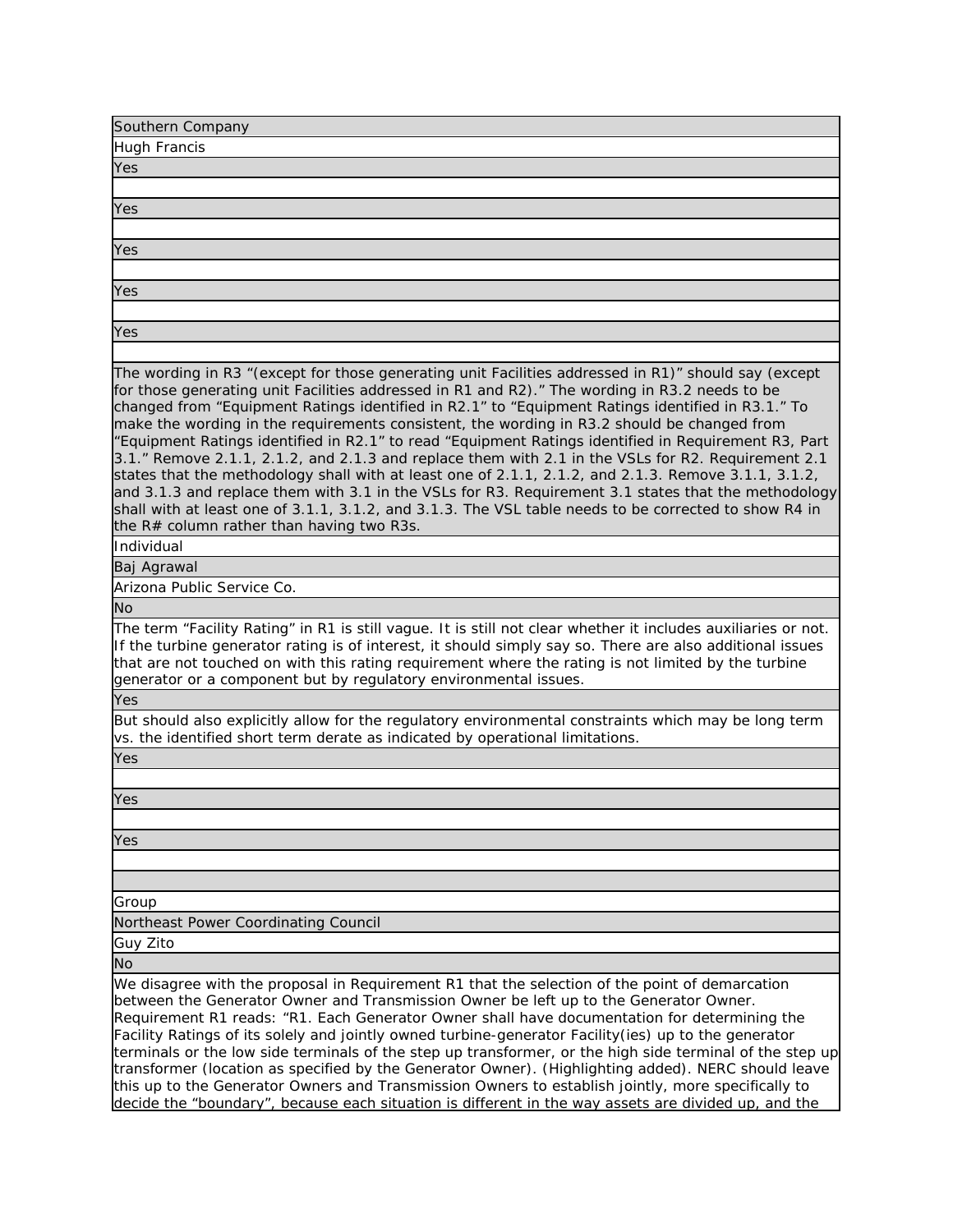| ownership line drawn.                                                                                                                                                                                                                                                                                                                                                                                                                                                                                                                                                                                                                                                                                                                                                                        |
|----------------------------------------------------------------------------------------------------------------------------------------------------------------------------------------------------------------------------------------------------------------------------------------------------------------------------------------------------------------------------------------------------------------------------------------------------------------------------------------------------------------------------------------------------------------------------------------------------------------------------------------------------------------------------------------------------------------------------------------------------------------------------------------------|
| Yes                                                                                                                                                                                                                                                                                                                                                                                                                                                                                                                                                                                                                                                                                                                                                                                          |
|                                                                                                                                                                                                                                                                                                                                                                                                                                                                                                                                                                                                                                                                                                                                                                                              |
| Yes                                                                                                                                                                                                                                                                                                                                                                                                                                                                                                                                                                                                                                                                                                                                                                                          |
|                                                                                                                                                                                                                                                                                                                                                                                                                                                                                                                                                                                                                                                                                                                                                                                              |
| <b>No</b>                                                                                                                                                                                                                                                                                                                                                                                                                                                                                                                                                                                                                                                                                                                                                                                    |
| The rating of the generator should be at the generator terminals, with the requirement that the unit<br>service load (if drawn between the generator terminals and the low side of the generator step-up<br>transformer) and the generator step-up transformer impedances are explicitly shown. If measured at<br>the high side of the generator step-up transformer, the rating is a net output rating that may not<br>reflect the physical limits and characteristics of the generator, unit service load, and transformer<br>losses.                                                                                                                                                                                                                                                      |
| Yes                                                                                                                                                                                                                                                                                                                                                                                                                                                                                                                                                                                                                                                                                                                                                                                          |
|                                                                                                                                                                                                                                                                                                                                                                                                                                                                                                                                                                                                                                                                                                                                                                                              |
| On page 1, regarding paragraph 1.2 under R1., the words "do not exceed" should be replaced with<br>"correspond to". On page 2, regarding paragraph 2.3 under R2., the word "respect" should be<br>replaced with "correspond to". On page 2, regarding R3., the second "each" in the first line should be<br>deleted. Also, in sub-paragraph 3.2 on p. 3, the reference to R2.1 should be a reference to R3.1. The<br>sub-paragraphs under 2.2 and 3.2 repeat each other word for word with only one word of difference<br>between Requirements R2 and R3: the use of "Generator" instead of "Transmission". Suggest that<br>those two Requirements be reviewed to see if they can be combined to eliminate duplication. Sub-<br>paragraph 3.4.1 on page 3 has no wording associated with it. |
| Individual                                                                                                                                                                                                                                                                                                                                                                                                                                                                                                                                                                                                                                                                                                                                                                                   |
| <b>Alice Murdock</b>                                                                                                                                                                                                                                                                                                                                                                                                                                                                                                                                                                                                                                                                                                                                                                         |
| <b>Xcel Energy</b>                                                                                                                                                                                                                                                                                                                                                                                                                                                                                                                                                                                                                                                                                                                                                                           |
| <b>No</b>                                                                                                                                                                                                                                                                                                                                                                                                                                                                                                                                                                                                                                                                                                                                                                                    |
| R1 says that the documentation of the facility rating includes everything up to the generator<br>terminals, or low side GSU Transformer terminals, or high side GSU Transformer terminals. This<br>implies, but does not directly state, that all of the equipment behind the generator (e.g. the turbine,<br>$\mathbf{u}$ , and the state of the state of the state of the state of the state of the state of the state of the state of the state of the state of the state of the state of the state of the state of the state of the state o                                                                                                                                                                                                                                              |

boiler, pumps, fans, pulverizers, conveyor belts, etc.) must be given a rating. We feel the draft standard is more ambiguous in this area than in the current version. The standard should specify if its scope includes only the electrical equipment from the generator out to the point of interconnection, or if it also includes the prime mover and all mechanical equipment behind it. We strongly feel that it should be limited to the electrical equipment between the generator and the point of interconnection. In addition, having the GO chose the boundary for the plant facility creates more ambiguity and inconsistency. Rating responsibility should be based on ownership and not the selection of any particular boundary.

No

Some of the sub-requirements have been shifted between R1 and R2, but there appears to be no substantial difference in what is ultimately required of the GO.

No

The location of the boundary of the Facility ("black-box") has no bearing on the reliability of the rating.

Yes

Xcel Energy did not see this as an issue (we have always used the high side of the GSU Transformer as the boundary in the past).

Yes

A. FERC approval aside, Xcel Energy believes that facility verification, as required under NERCapproved standards MOD-024 and MOD-025, provides a more accurate value for the purposes of planning and operation. Xcel Energy has been following the guidelines of the Regional Entities in its three operating regions (MRO, SPP, and WECC) for performing these verifications for multiple decades. It is the information obtained from the verification tests that is used for reporting to the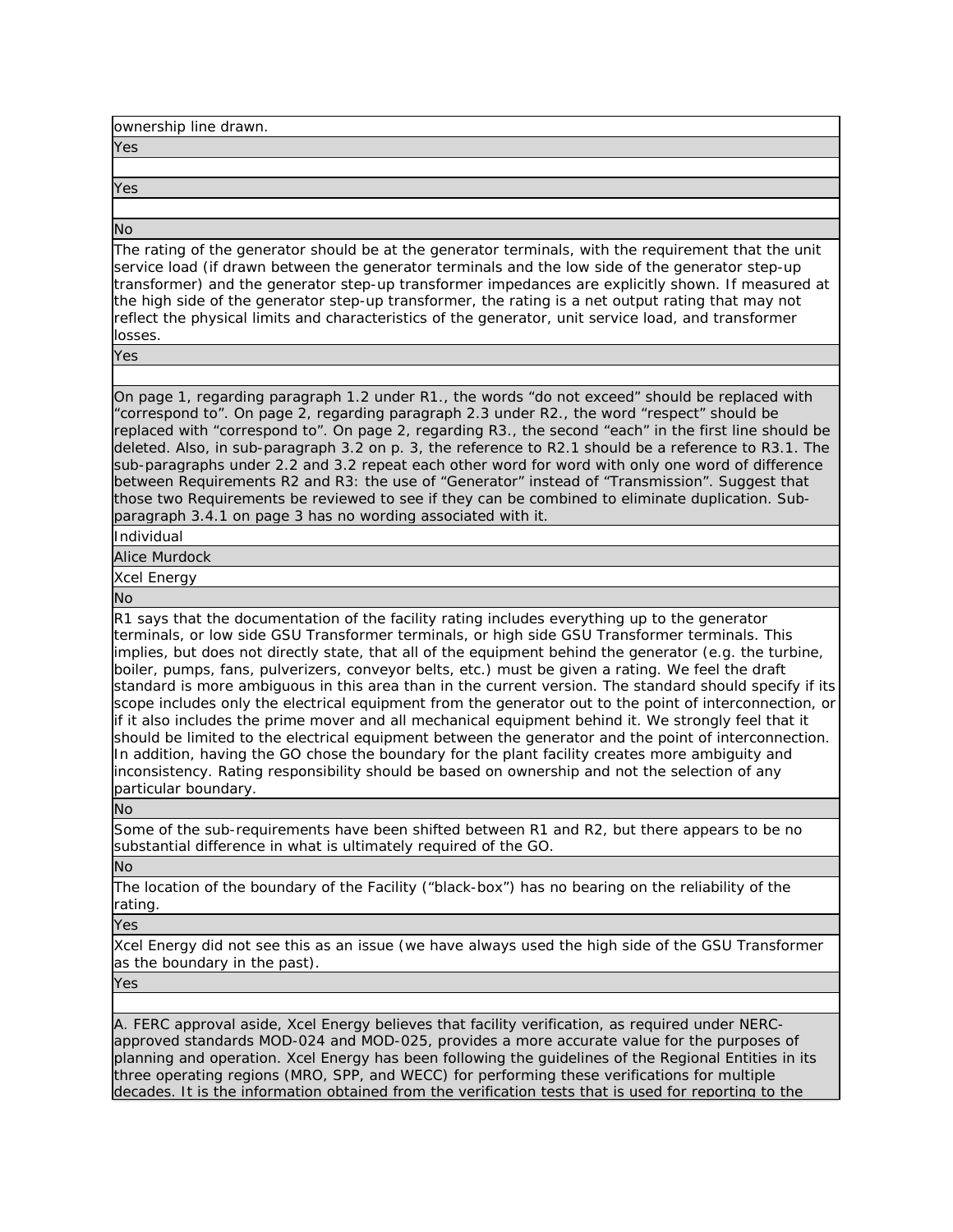| NERC GADS system, to Transmission Planning for use in load flow studies, and to Transmission<br>Operations for real-time operation. The nameplate design value that results from a FAC-008 analysis<br>is of value only for long-range planning prior to construction or operation of a new facility. We fail to<br>see how reliability is enhanced when there are two different numbers being reported that describe the<br>same facility rating. Therefore, we feel R1 should be deleted from the standard. Facility ratings from<br>generator terminal to the interconnection (R2) should be added to MOD-024 and MOD-025, and not<br>included in the scope of FAC-008. B. If R1 is retained, R.1.1.1 & R1.1.2 should be bulleted. R.1.1 says<br>"The documentation shall contain at least one of the following". It doesn't say "the documentation<br>shall contain BOTH of the following". Since compliance is evaluated at the requirement level, and both<br>of these are NOT required, we feel they should be bulleted. C. If R2 is retained, we feel the sub-<br>requirements under R2.1 and R3.1 should be bulleted, just as proposed for R1.1 above. The<br>corresponding measures should also be modified to correctly reflect that not "all of the items" in Parts<br>2.1 and 3.1 have to be included. D. Xcel previously expressed concerns about documentation of the<br>basis for ratings of older facilities. We appreciate the drafting team's response which indicated that<br>this "Standard does not require the recreation of data that is no longer available or no longer<br>accessible for any reason." However, no modifications were made to the requirements to clarify this.<br>We feel the standard should be clear about expectations. Since it is not understood how, or if, the<br>drafting team's responses could be used to clarify the intent of the requirement during an audit, we<br>feel it is critical that specific language be included. If R2 is retained, we recommend either 1) add a<br>new bullet under 2.1 and 3.1 with language identical to 1.1.2, or 2) modify the 3rd bullet under 2.1<br>(currently R2.1.3) and 3.1 (currently R3.1.3) with similar clarifying language as 1.1.2. E. The phrase<br>"Ratings of the Equipment" used in R2.1 and 3.1 should be modified, as there is no such term in the<br>NERC glossary. "Rating" and "Equipment Rating" are both defined terms. Yet, "Equipment" and<br>"Ratings of Equipment" are not. F. The reference to R2.1 in R3.2 should be changed to R3.1. G. In R7,<br>recommend changing "as scheduled" to "as requested". |
|------------------------------------------------------------------------------------------------------------------------------------------------------------------------------------------------------------------------------------------------------------------------------------------------------------------------------------------------------------------------------------------------------------------------------------------------------------------------------------------------------------------------------------------------------------------------------------------------------------------------------------------------------------------------------------------------------------------------------------------------------------------------------------------------------------------------------------------------------------------------------------------------------------------------------------------------------------------------------------------------------------------------------------------------------------------------------------------------------------------------------------------------------------------------------------------------------------------------------------------------------------------------------------------------------------------------------------------------------------------------------------------------------------------------------------------------------------------------------------------------------------------------------------------------------------------------------------------------------------------------------------------------------------------------------------------------------------------------------------------------------------------------------------------------------------------------------------------------------------------------------------------------------------------------------------------------------------------------------------------------------------------------------------------------------------------------------------------------------------------------------------------------------------------------------------------------------------------------------------------------------------------------------------------------------------------------------------------------------------------------------------------------------------------------------------------------------------------------------------------------------------------------------------------------------------------------------------------------------------------------------|
| Group                                                                                                                                                                                                                                                                                                                                                                                                                                                                                                                                                                                                                                                                                                                                                                                                                                                                                                                                                                                                                                                                                                                                                                                                                                                                                                                                                                                                                                                                                                                                                                                                                                                                                                                                                                                                                                                                                                                                                                                                                                                                                                                                                                                                                                                                                                                                                                                                                                                                                                                                                                                                                        |
| PacifiCorp                                                                                                                                                                                                                                                                                                                                                                                                                                                                                                                                                                                                                                                                                                                                                                                                                                                                                                                                                                                                                                                                                                                                                                                                                                                                                                                                                                                                                                                                                                                                                                                                                                                                                                                                                                                                                                                                                                                                                                                                                                                                                                                                                                                                                                                                                                                                                                                                                                                                                                                                                                                                                   |
| Sandra Shaffer                                                                                                                                                                                                                                                                                                                                                                                                                                                                                                                                                                                                                                                                                                                                                                                                                                                                                                                                                                                                                                                                                                                                                                                                                                                                                                                                                                                                                                                                                                                                                                                                                                                                                                                                                                                                                                                                                                                                                                                                                                                                                                                                                                                                                                                                                                                                                                                                                                                                                                                                                                                                               |
| Yes                                                                                                                                                                                                                                                                                                                                                                                                                                                                                                                                                                                                                                                                                                                                                                                                                                                                                                                                                                                                                                                                                                                                                                                                                                                                                                                                                                                                                                                                                                                                                                                                                                                                                                                                                                                                                                                                                                                                                                                                                                                                                                                                                                                                                                                                                                                                                                                                                                                                                                                                                                                                                          |
|                                                                                                                                                                                                                                                                                                                                                                                                                                                                                                                                                                                                                                                                                                                                                                                                                                                                                                                                                                                                                                                                                                                                                                                                                                                                                                                                                                                                                                                                                                                                                                                                                                                                                                                                                                                                                                                                                                                                                                                                                                                                                                                                                                                                                                                                                                                                                                                                                                                                                                                                                                                                                              |
| Yes                                                                                                                                                                                                                                                                                                                                                                                                                                                                                                                                                                                                                                                                                                                                                                                                                                                                                                                                                                                                                                                                                                                                                                                                                                                                                                                                                                                                                                                                                                                                                                                                                                                                                                                                                                                                                                                                                                                                                                                                                                                                                                                                                                                                                                                                                                                                                                                                                                                                                                                                                                                                                          |
|                                                                                                                                                                                                                                                                                                                                                                                                                                                                                                                                                                                                                                                                                                                                                                                                                                                                                                                                                                                                                                                                                                                                                                                                                                                                                                                                                                                                                                                                                                                                                                                                                                                                                                                                                                                                                                                                                                                                                                                                                                                                                                                                                                                                                                                                                                                                                                                                                                                                                                                                                                                                                              |
|                                                                                                                                                                                                                                                                                                                                                                                                                                                                                                                                                                                                                                                                                                                                                                                                                                                                                                                                                                                                                                                                                                                                                                                                                                                                                                                                                                                                                                                                                                                                                                                                                                                                                                                                                                                                                                                                                                                                                                                                                                                                                                                                                                                                                                                                                                                                                                                                                                                                                                                                                                                                                              |
| Yes                                                                                                                                                                                                                                                                                                                                                                                                                                                                                                                                                                                                                                                                                                                                                                                                                                                                                                                                                                                                                                                                                                                                                                                                                                                                                                                                                                                                                                                                                                                                                                                                                                                                                                                                                                                                                                                                                                                                                                                                                                                                                                                                                                                                                                                                                                                                                                                                                                                                                                                                                                                                                          |
|                                                                                                                                                                                                                                                                                                                                                                                                                                                                                                                                                                                                                                                                                                                                                                                                                                                                                                                                                                                                                                                                                                                                                                                                                                                                                                                                                                                                                                                                                                                                                                                                                                                                                                                                                                                                                                                                                                                                                                                                                                                                                                                                                                                                                                                                                                                                                                                                                                                                                                                                                                                                                              |
| Yes                                                                                                                                                                                                                                                                                                                                                                                                                                                                                                                                                                                                                                                                                                                                                                                                                                                                                                                                                                                                                                                                                                                                                                                                                                                                                                                                                                                                                                                                                                                                                                                                                                                                                                                                                                                                                                                                                                                                                                                                                                                                                                                                                                                                                                                                                                                                                                                                                                                                                                                                                                                                                          |
|                                                                                                                                                                                                                                                                                                                                                                                                                                                                                                                                                                                                                                                                                                                                                                                                                                                                                                                                                                                                                                                                                                                                                                                                                                                                                                                                                                                                                                                                                                                                                                                                                                                                                                                                                                                                                                                                                                                                                                                                                                                                                                                                                                                                                                                                                                                                                                                                                                                                                                                                                                                                                              |
| Yes                                                                                                                                                                                                                                                                                                                                                                                                                                                                                                                                                                                                                                                                                                                                                                                                                                                                                                                                                                                                                                                                                                                                                                                                                                                                                                                                                                                                                                                                                                                                                                                                                                                                                                                                                                                                                                                                                                                                                                                                                                                                                                                                                                                                                                                                                                                                                                                                                                                                                                                                                                                                                          |
|                                                                                                                                                                                                                                                                                                                                                                                                                                                                                                                                                                                                                                                                                                                                                                                                                                                                                                                                                                                                                                                                                                                                                                                                                                                                                                                                                                                                                                                                                                                                                                                                                                                                                                                                                                                                                                                                                                                                                                                                                                                                                                                                                                                                                                                                                                                                                                                                                                                                                                                                                                                                                              |
| Please explain 2.2.4 and the footnote below. This is unclear. 2.2.4. Operating limitations.1 1 Such as<br>temporary de-ratings of impaired equipment in accordance with good utility practice.                                                                                                                                                                                                                                                                                                                                                                                                                                                                                                                                                                                                                                                                                                                                                                                                                                                                                                                                                                                                                                                                                                                                                                                                                                                                                                                                                                                                                                                                                                                                                                                                                                                                                                                                                                                                                                                                                                                                                                                                                                                                                                                                                                                                                                                                                                                                                                                                                               |
| Group                                                                                                                                                                                                                                                                                                                                                                                                                                                                                                                                                                                                                                                                                                                                                                                                                                                                                                                                                                                                                                                                                                                                                                                                                                                                                                                                                                                                                                                                                                                                                                                                                                                                                                                                                                                                                                                                                                                                                                                                                                                                                                                                                                                                                                                                                                                                                                                                                                                                                                                                                                                                                        |
| <b>Electric Market Policy</b>                                                                                                                                                                                                                                                                                                                                                                                                                                                                                                                                                                                                                                                                                                                                                                                                                                                                                                                                                                                                                                                                                                                                                                                                                                                                                                                                                                                                                                                                                                                                                                                                                                                                                                                                                                                                                                                                                                                                                                                                                                                                                                                                                                                                                                                                                                                                                                                                                                                                                                                                                                                                |
| Jalal Babik                                                                                                                                                                                                                                                                                                                                                                                                                                                                                                                                                                                                                                                                                                                                                                                                                                                                                                                                                                                                                                                                                                                                                                                                                                                                                                                                                                                                                                                                                                                                                                                                                                                                                                                                                                                                                                                                                                                                                                                                                                                                                                                                                                                                                                                                                                                                                                                                                                                                                                                                                                                                                  |
| <b>No</b>                                                                                                                                                                                                                                                                                                                                                                                                                                                                                                                                                                                                                                                                                                                                                                                                                                                                                                                                                                                                                                                                                                                                                                                                                                                                                                                                                                                                                                                                                                                                                                                                                                                                                                                                                                                                                                                                                                                                                                                                                                                                                                                                                                                                                                                                                                                                                                                                                                                                                                                                                                                                                    |
| 1 - Requirement R1 - The wording in the parentheses should be revised to read: "consistent with the<br>change in ownership between the Generator and Transmission Owners." This will ensure there are no<br>gaps between GO and TO owned equipment and reinforces the SDT's stated view in paragraph 3 on<br>page 2 of 5. 2 - Requirement R1.1.1 - The phrase "an established engineering practice having a<br>successful implementation record" should be replaced, for clarity, with the language used in<br>Requirements R2.1.3 and R3.1.3: "A practice that has been verified by testing or engineering<br>analysis. " 3 - Requirement R1.1.2 - It is not clear how testing could be used as a means of<br>documentation for determining a Facility Rating. We don't agree that testing is an appropriate means<br>to rate a facility. It may validate the rating, but then again may prove it wrong (failure). We don't see                                                                                                                                                                                                                                                                                                                                                                                                                                                                                                                                                                                                                                                                                                                                                                                                                                                                                                                                                                                                                                                                                                                                                                                                                                                                                                                                                                                                                                                                                                                                                                                                                                                                                             |

similar language in R3 and we assume it's because the SDT didn't believe it appropriate to develop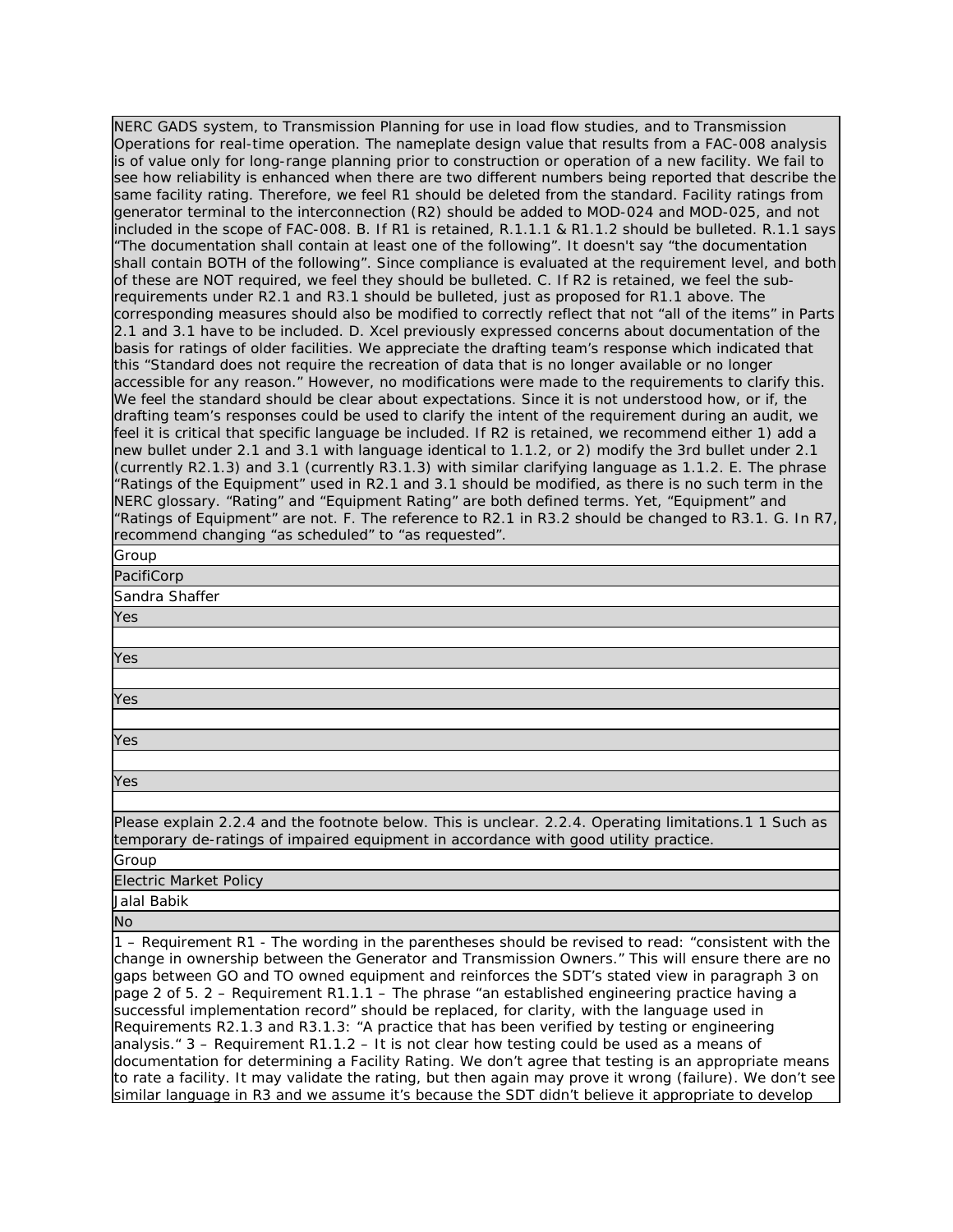transmission ratings through a 'test to fail' methodology. Secondly, we disagree because testing will produce a unit capability that will vary season-to-season. Such tests should not be allowed to exceed the facility rating. Also, if a GO modifies the generator to increase its output, , we suggest that the Facility Rating methodology should be reviewed in advance of scheduling a performance test.

Yes

Yes

As noted in the background material in paragraph 3 on page 2 of 5, this approach "allows latitude for the Generator Owner to define the 'boundary' of the generating unit Facility ("black-box") as either the generator terminals or the low side terminals of the step up transformer, or the high side terminal of the step up transformer – presumably chosen by the Generator Owner to be consistent with the change in ownership point between the Generator and Transmission Owners."

No

As noted in Question 1, Requirement 1 should be expanded to include: "consistent with the change in ownership between the Generator and Transmission Owners."

No

Requirement 2 should address both Normal and Emergency Ratings, consistent with Requirement 3. 1. Applicability – The bullets should be removed and the format should be consistent with the rest of the Standard.

Individual

Kasia Mihalchuk

Manitoba Hydro

Yes

Yes

Yes

Yes

Yes

Manitoba Hydro does not believe that lack of documentation or incomplete documentation rates a VSL of Severe, but would agree that a severe violation is warranted if limits are not provided. Therefore, there should not be any case of a Severe VSL associated with R1, R2, R3, R4 or R5. A Severe Violation Severity Level should be limited to situations where rating data is not provided (ie. a violation of R7). The critical issue is that planners and operators of the electric system have rating data. How does the failure to make a Facility Ratings Methodology document available for inspection (a violation of R4) jeopardize the reliability of the system? The applicability of the proposed revisions to FAC-008 to older facilities is left open to interpretation in the current draft. Many transmission and generation facilities have been in service for years under ratings established at the time of construction—and documentation of the basis for those ratings may no longer be available. Requiring recreation of those ratings now, if that is what the drafting team expects, could impose tremendous costs on the industry to perform the record searches and field work that would be required to document the basis for specific ratings. The current proposal requires that the methodology indentify how Equipment Rating standard(s) were used as well as how ratings provided by manufacturers were considered. For older facilities or facilities acquired from other entities, the basis for ratings may not have been well documented, or documented at all. Likewise, manufacturers ratings may no longer be available, and indeed, the manufacturer may no longer exist. These facilities have been operated for a number of years, presumably without problems. A narrow interpretation of Requirement 2.2 and Requirement 3.2 would force entities to collect voluminous information on facilities, at a tremendous cost. These costs would be borne by customers with potentially little, if any, demonstrable benefit to reliability. A clarification that this standard is not intended to require entities to recreate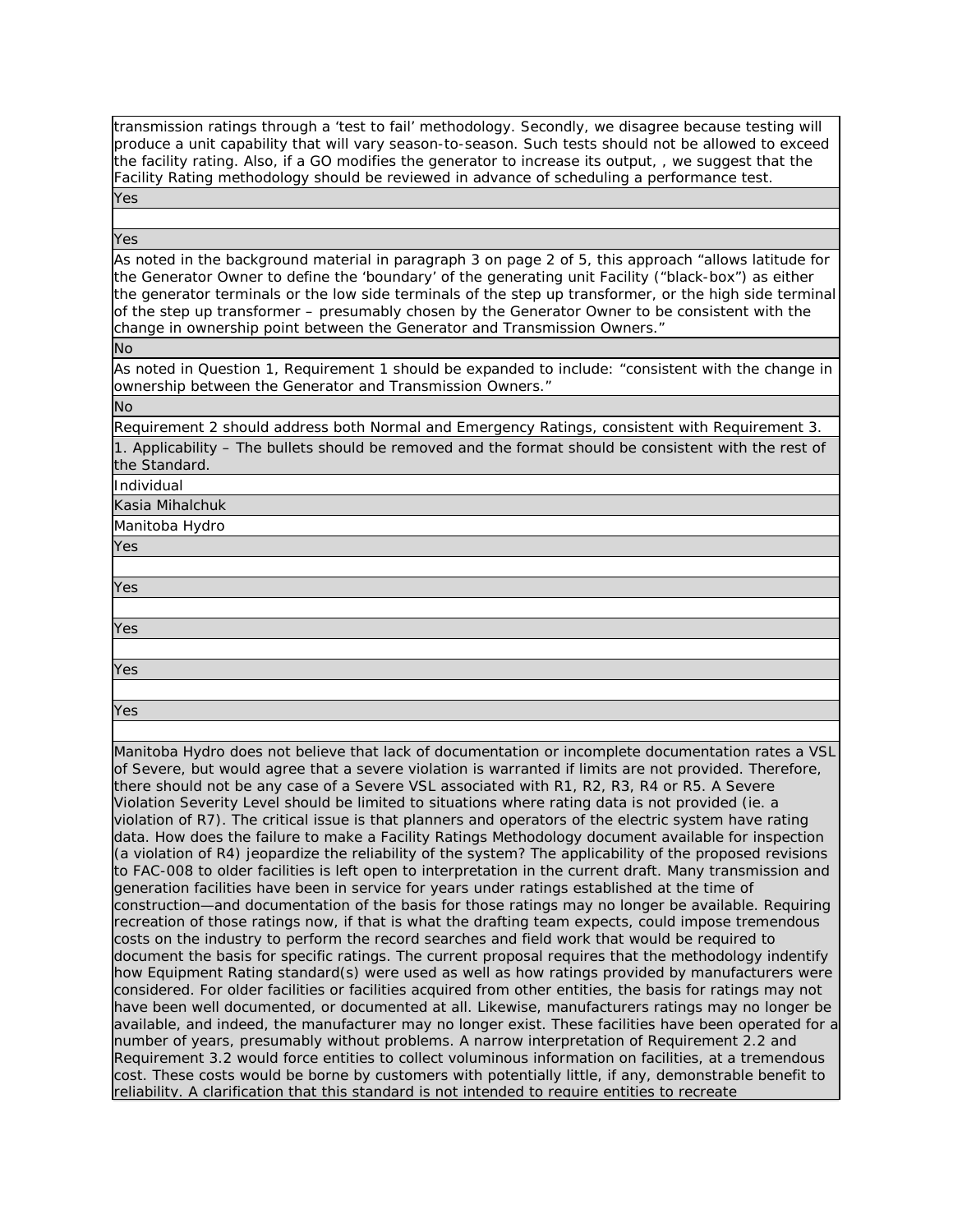documentation or other information needed to justify historic ratings would provide certainty and would avoid the costly and time-consuming process of recreating lost data. Manitoba Hydro recommends that Requirements 2.1, 2.2, 3.1 and 3.2 be revised as follows: R2.1. The methodology used to establish the Ratings of the Equipment that comprises the Facility(ies) shall be consistent with at least one of the following: R2.1.1. Ratings provided by equipment manufacturers or obtained from equipment manufacturer specifications such as nameplate rating. R2.1.2. One or more industry standards developed through an open process such as Institute of Electrical and Electronics Engineers (IEEE) or International Council on Large Electric Systems (CIGRE). R2.1.3. A practice that has been verified by testing or engineering analysis R2.1.4. Available records, data or operational experience for Equipment placed in-service prior to the effective date that does not have a methodology consistent with R2.1.1, R2.2 or R2.1.3. R2.2. The underlying assumptions, design criteria, and methods used to determine the Equipment Ratings identified in R2, Part 2.1 including identification of how each of the following were considered: R2.2.1. Equipment Rating standard(s) used in development of this methodology. R2.2.2. Ratings provided by equipment manufacturers or obtained from equipment manufacturer specifications, if available. R2.2.3. Ambient conditions (for particular or average conditions or as they vary in real-time). R3.1. The methodology used to establish the Ratings of the Equipment that comprises the Facility(ies) shall be consistent with at least one of the following: R3.1.1. Ratings provided by equipment manufacturers or obtained from equipment manufacturer specifications such as nameplate rating. R3.1.2. One or more industry standards developed through an open process such as Institute of Electrical and Electronics Engineers (IEEE) or International Council on Large Electric Systems (CIGRE). R3.1.3. A practice that has been verified by testing or engineering analysis R3.1.4. Available records, data or operational experience for Equipment placed in-service prior to the effective date that does not have a methodology consistent with R3.1.1, R3.2 or R3.1.3. R3.2. The underlying assumptions, design criteria, and methods used to determine the Equipment Ratings identified in R3, Part 3.1 including identification of how each of the following were considered: R3.2.1. Equipment Rating standard(s) used in development of this methodology. R3.2.2. Ratings provided by equipment manufacturers or obtained from equipment manufacturer specifications, if available. R3.2.3. Ambient conditions (for particular or average conditions or as they vary in real-time). Individual

# Chifong Thomas

Pacific Gas and Electric Co.

Yes

Yes

described in R1.1.1 should never be used in the operation horizon for the reliable operation of the BES. Using the backed into ratings for planning is less dangerous but equally useless since real ratings are readily available. The OPERATION of the BES should make use of the current capability information provided by IRO-004-1 R4, TOP-00202 R13&15, and TOP-003-0 R1. 1.2 "capable of demonstrating consistency..." is ambiguous. Performance testing and periodic capability tests will embody any applicable equipment rating, including the most limiting. 1.2 is a non-sensical statement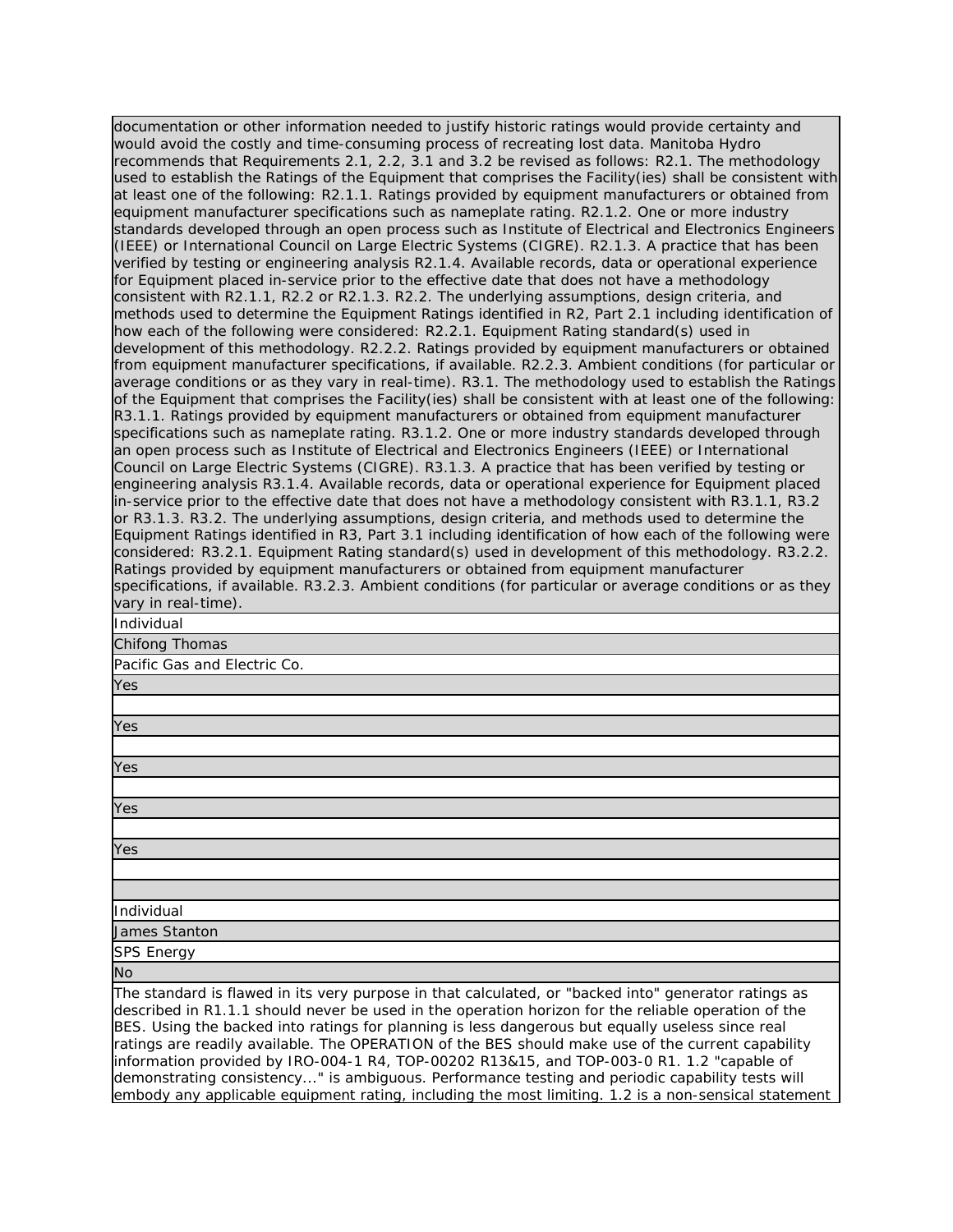and should be removed.

No

Latitude cannot be confused with wider ambiguity. It remains unclear how a backed-into calculation can possibly be superior to actual operational data.

No

See answer to Question 2.

No

Seen answer to Question 2.

No

Assume 2.1.3 is a performance test? 2.2.3 This is unclear and should be revised. Ambient conditions for gas turbine powered generators are represented by an infinite number of points on a curve that plots temperature and humidity. How many of these would comprise an "average"? 2.3 Should be deleted. It does not contribute to reliability. 2.4 Should be split into transmission equipment and generator equipment. There is no need to perpetuate the confusion of the industry in attempting to sort out the NA from the applicable pieces of equipment that apply to Transmission Owners or Generator Owners. 2.4 Is the implication that only electrical equipment is to be considered limiting elements true? What about turbines, gearboxes, cooling systems, scrubber systems, fuel systems, etc? Also, R1 states that the Generator Owner has the option of choosing a scope for its facility that excludes the GSU. This is inconsistent with 2.4 that says transformers shall be included in the scope. Need to pick a direction.

Is the facility rating exercise considered an actual "event" that occurs at a certain time on a certain date, much like the RBA in CIP-002-2? Should it be performed periodically? Or is performing the exercise one time sufficient? There is no periodicity in the standard, which contributes to the ambiguity. How many instances of tests or backed-into calculations would satisfy the need to consider ambient conditions? In other words, over a twelve month period a facility can likely have 365 facility ratings depending on conditions. How many of these, if any, would be useful for planning or operations? Also, if it is an event, and the rating exercise took place on a day a cooling tower cell was out of service limiting the facility output by say 15%, then that would be the most limiting piece of equipment, on that day. But the cooling tower cell will be repaired. Would that repair then precipitate another facility rating exercise? In light of other standards requirements that mandate daily reporting of capability and periodic performance tests, the revised FAC-008-2 continues to be irrelevant to Generator Owners and dangerous to the BES if used for operational purposes. Generator Owners should be removed from the applicability for FAC-008-2.

Individual

Edward Davis

Entergy Services, Inc

We note that the consideration of comments to the August comments stated that "The FR SDT reviewed the VRF guidelines and agrees with the suggestion to revise the VRF to "Lower". " However we note that several of the VRFs in this current draft are Medium, not Lower. Please make the appropriate changes to the VRFs.

Individual

Vladimir Stanisic

Ontario Power Generation

No

Our response to this question would be YES/NO but check boxes do not allow that. The SDT is commended for making a significant step in the right direction and changing the focus of the standard from "Documented Methodologies" towards actual documentation that supports the development of Facility Ratings. Nevertheless, R1 is still burdened with an ambiguous notion of what constitutes a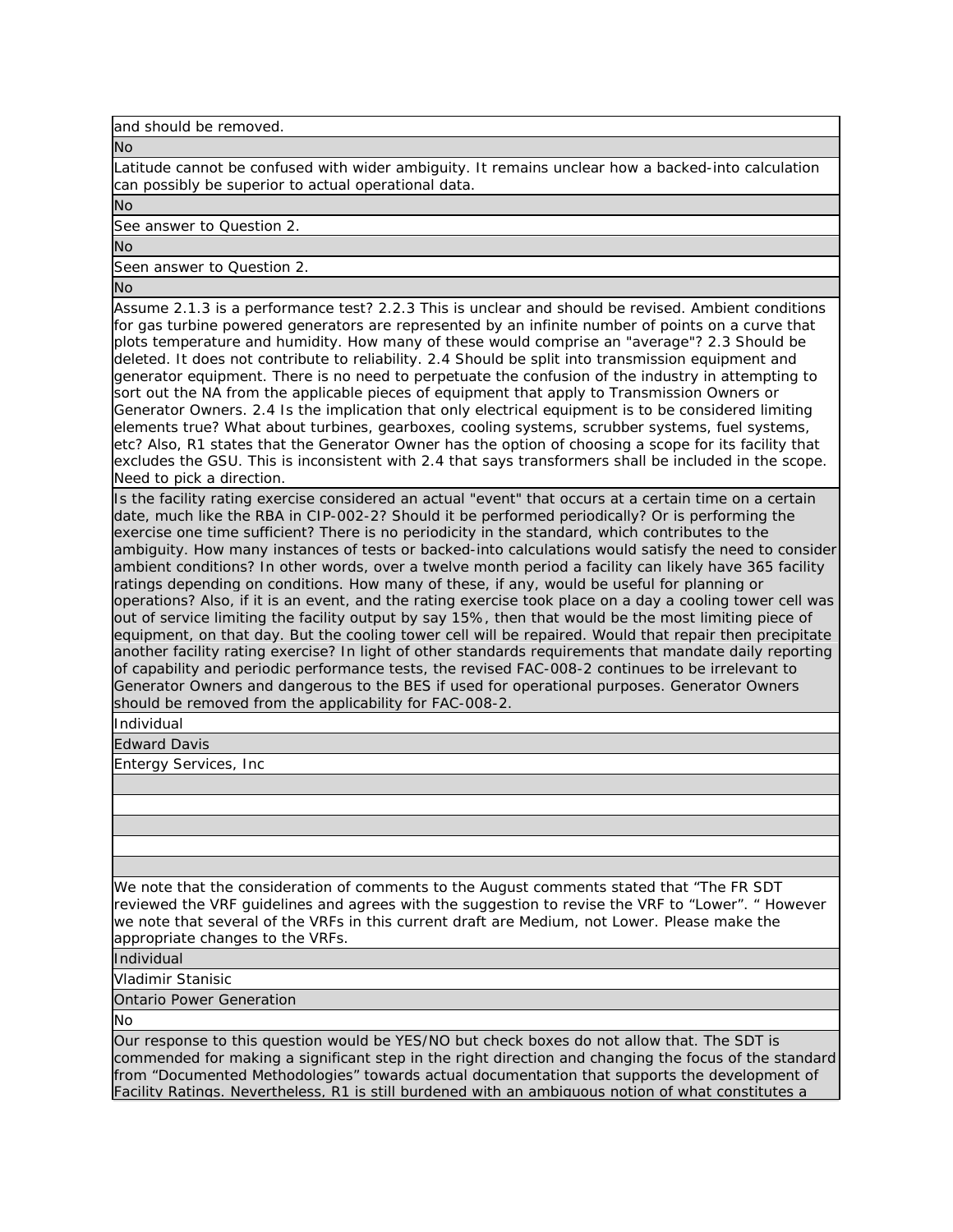"Generation Facility". For example, term "turbine-generator" may be interpreted to exclude hydrogenerators. In addition, wording of R1 attempts to provide more flexibility and specificity regarding "Generation Facility" boundaries but in our view actually creates unnecessary confusion and complexity. Instead, we suggest that the SDT should consider using the term "…up to the Point of Interconnection". Here is the definition for Point of Interconnection. FERC Order 661 refers to Order 2003 for this definition so it is presumably the most current. From FERC Order 2003, APPENDIX C "STANDARD LARGE GENERATOR INTERCONNECTION PROCEDURES (LGIP)" including "STANDARD LARGE GENERATOR INTERCONNECTION AGREEMENT (LGIA)": Point of Interconnection shall mean the point, as set forth in Appendix A to the Standard Large Generator Interconnection Agreement, where the Interconnection Facilities connect to the Transmission Provider's Transmission System. By adopting the term "Point of Interconnection", FAC – 008-02 would have the boundaries of "Generating Facilities" clearly set and uniformly applied. This would also eliminate the need for R2. The language of the standard would also become consistent with the language of FAC-001-0 and FAC-002-0 that deal with the subject of Facility Connection requirements and plans.

| ×<br>۰.<br>I<br>$\sim$<br>۰.<br>., |
|------------------------------------|
|------------------------------------|

Yes

No

Please see the response to Q1.

No

R2 is largely redundant as it may apply only to some rare ownership arrangements, few and far between. In our view there is little value in burdening the standard with such a complex set of requirements only to address few odd cases.

Group

Bonneville Power Administration

Denise Koehn

Yes

Yes

Yes

Yes

Yes

| ס וס וס |  |
|---------|--|
|         |  |

Pepco Holdings, Inc. - Affiliates Richard Kafka

| ۰.<br>×<br>۹ |
|--------------|

Yes

Yes

Yes

Yes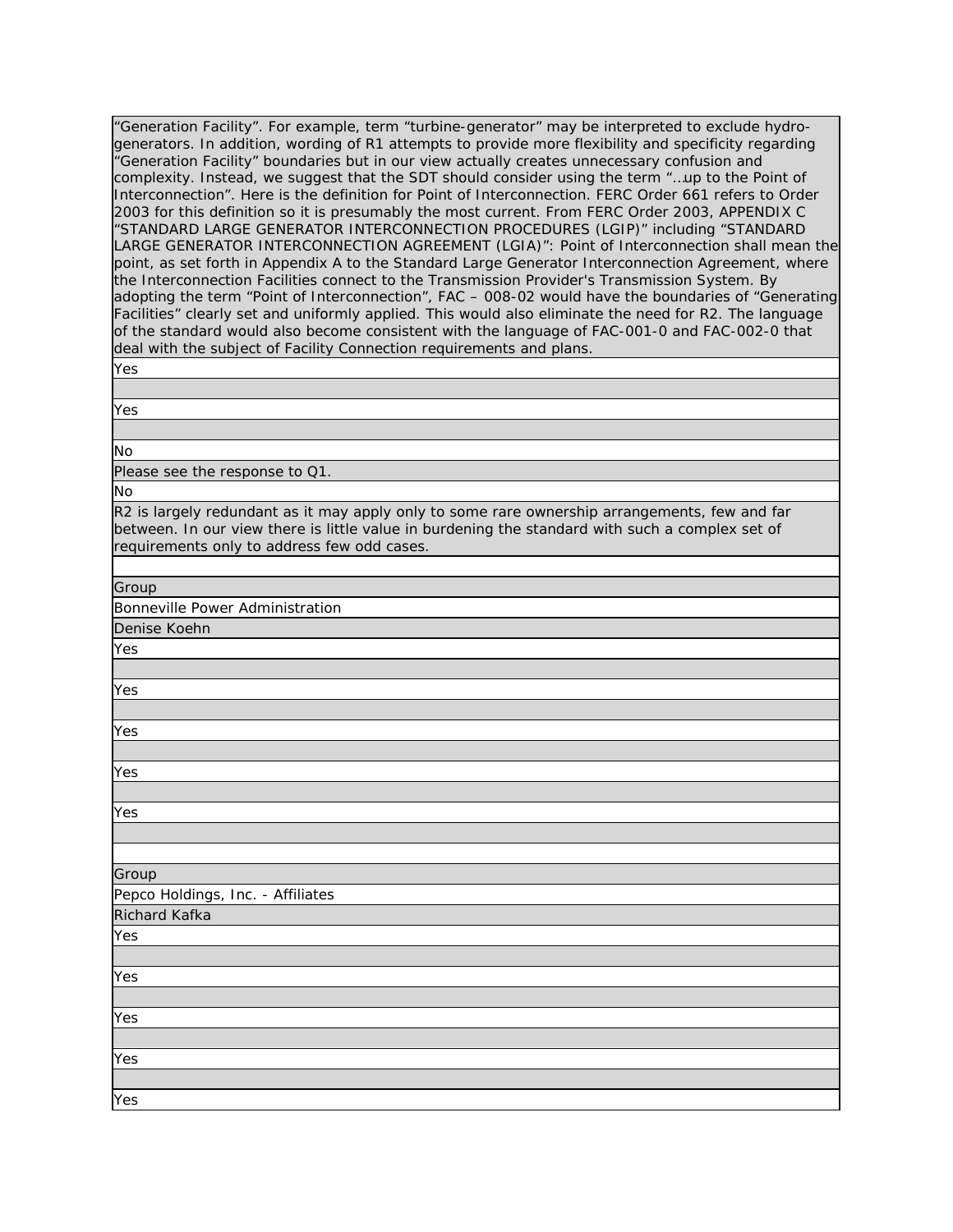There are some typographical errors in the draft – Requirement R3.2 includes a reference to Equipment Ratings identified in R2.1. That should be R3.1. Measure M4 refers to a request made in accordance with Requirement 34. That should be Requirement 4.

Individual

Greg Mason

Dynegy Inc.

Yes

R1 needs a comma after the word "terminals" so that it is clear that the GO has three location options to specify.

Yes

However, the wording "do not exceed" in R1.2 needs to be replaced by "corresponds to". This is a critical wording change. The new suggested wording is required or the "black box" concept discussed in the Background Section is no longer valid.

Yes

Yes

See Comment on response to Question #1. R1 needs a comma after the word "terminals" so that it is clear that the GO has three location options to specify.

No

1. Section 2.2.3 needs to eliminated. Conductor temperatur rather than ambient conditions are typically considered when establishing equipment ratings. 2. The footnote to Section 2.2.4 should be elimnated. It is not practical to develop ratings that take into account the myriad of conditions that could result in "temporary de-ratings" of equipment. In addition, such "temporary de-rating" values would not be used in planning or operational studies. 3. The word "respect" in section R2.3 should be changed to "corresponds to".

1. The word "respect" in Section R3.3 should be changed to "corresponds to". 2. R4 and R5 should require the GO to have both its "documentation" (related to R1) and its Facilty Ratings Methodology (relate to R2). 3. All of the wording in the "Background Information" section that refers to the facilities between the high side of the GSU and the Point of Interconnection with the utility that are owned by the GO as "Transmission Facilities" should be removed. NERC has not officially classified these "Gemnerator Interconnection Facilities" as "Transmission Facilities". In addition, the recent recommendations of the GOTO NERC Ad Hoc Tak Force state that these types of facilities should not be considered "transmission facilities".

Individual

John Sullivan

Ameren

No

The demarcation point should be the point of interconnection with the transmission system. For example, windfarms may have a 10 mile lead line that should also be included in their facilities.

Yes

It does provide options.

No

Typically the Generator facilities are not part of the BES so it is not clear how these ratings would impact reliability planning.

No

It seems there should be a common point of demarcation. It is not clear what the justification would be for selecting one point over another. It seems that common point should be the Point of Interconnection with the transmission system.

: It is difficult to provide a comment when you cannot interpret the question. R1 is about documentation and R2 is about the methodology. The Documentation should support the methodology.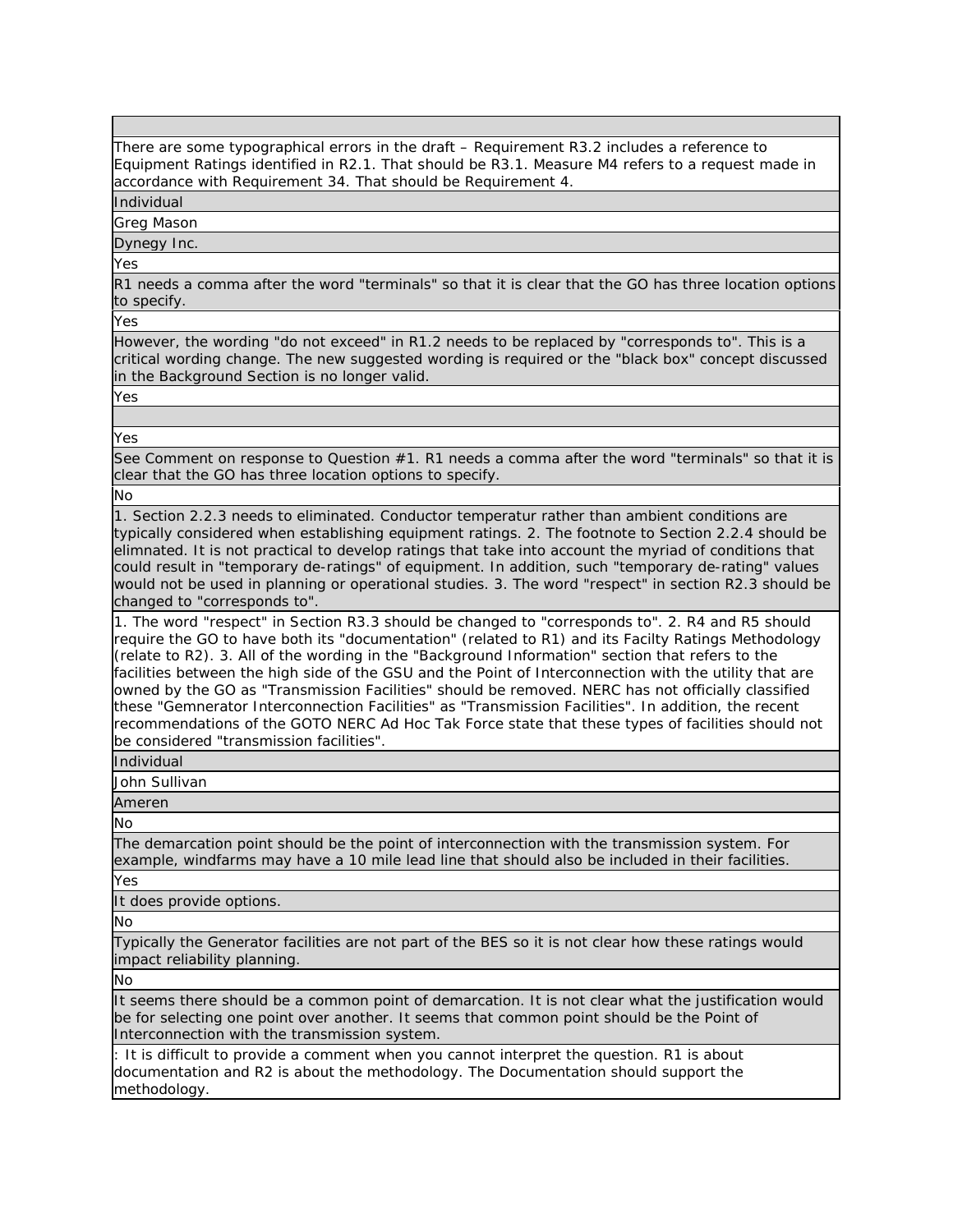| Individual |  |  |
|------------|--|--|
| Mark Kuras |  |  |

PJM

No

Requirement 1 needs to be removed. Other standards that require verification of real and reactive capability should suffice and this requirement is duplicative of those requirements. Even if you don't believe that MOD-024 and MOD-025 sufficiently cover this requirement, a GO should be able to rate it's generator any way it wants as long as it's consistent with its true capability. No methodology should be required.

No

The requirements of MOD-024 and MOD-025 for validation should be the only basis for rating generators.

No

R1 still requires ...documentation for determining the facility ratings... That's not a black box approach. R1.1 requires further details that also diverge from a black box approach.

Yes

Yes

This standard attempts to combine rating generators with rating transmission lines. They are two very different types of equipment that have distinctve characteristics which are not comparable and should not be grouped together in this way. The MOD standards handle generators sufficiently and generators should not be foreced into the FAC transmission standards.

Individual

Brent Ingebrigtson

E.ON U.S.

No

E.ON U.S. believes that in providing more choice R1 actually adds to the ambiguity. Additionally, E.ON U.S. questions whether this requirement will prompt NERC to reconsider past penalties for entities that had utilized actual performance tests to comply with FAC-008/009.

Yes

Yes

No

E.ON U.S. believes that this requirement is adequately addressed by R1 and therefore redundant

Group

Calpine Corporation

Duncan Brown

No

1. The proposed limiting of the R1 to turbine-generator units raises the question as to why R1 should apply only to generators operated by a specific type of prime mover. Any generation source (such as diesel-generators), regardless of technology should be subject to the Facility Rating Standard. 2. More importantly, it's not clear what "Facility Ratings" are required by the proposed Standard. There appears to be significant confusion within the industry as to whether the Standard is proposed to require "capacity ratings" of a generating unit as a whole, or whether its scope is limited to the electrical ratings of the electrical equipment from the generator to the point of interconnection with the grid, as indicated by the current definitions of "Facility Ratings" and "Facility" in the NERC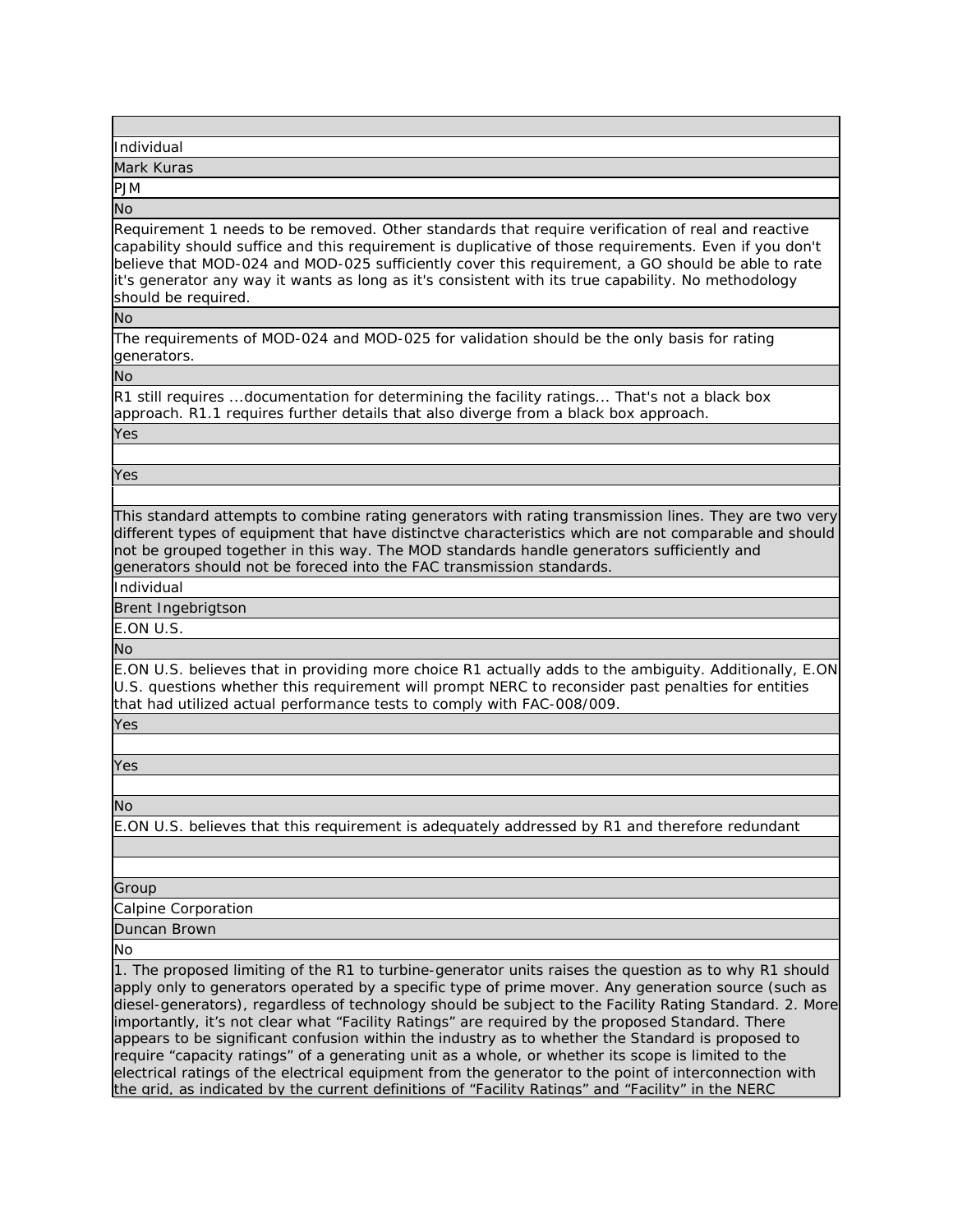Glossary of Terms. Clarification is needed as to whether the drafting committee's intent is to require that Facility Ratings be provided that reflect the generating facility's overall electrical output capacity based on evaluation of the numerous non-electrical systems that comprise a generating facility and that may, depending on numerous variables, be the actual limiting factor of the output of the generation facility at any given time. The Drafting team's statement could be read to indicate either interpretation: "The intent is to identify any equipment whose rating(s) could limit the overall generator Facility Ratings (voltage, current, frequency, real, or reactive power flow). If the intent of the proposed Standard is to encompass anything other than the electrical ratings of the equipment from the generator to the point of interconnection. Than a large amount of specific information to delineate the scope of the Requirements in a way that would allow consistent ratings and appropriate enforcement of the Standard would be needed before such a Standard should be submitted.

No

A clear statement of which equipment is to be rated (the electrical equipment from the generator to the point of interconnection?) is needed. If the intent is to require that ratings be required based on anything other than the nameplate or calculated limits of the electrical equipment comprising the generating facility, such intent needs to be clearly stated in the Standard.

#### No

There is no benefit to evaluating the generation facility as a "Black Box". Ratings of the electrical equipment from the generator to the point of interconnect should be evaluated and the most limiting element based on their electrical characteristics should provide the basis for the electrical rating of the facility. FAC-00802 should not be interpreted to require any non-electrical equipment ratings.

### Yes

These points of interconnection are reasonable "cut points" for a generating unit's rating of electrical equipment.

No

R2 properly addresses appropriate ways all electrical components from the generator to the point of interconnection should be rated, which should be the entire scope of the Standard.

The NERC Glossary of Terms Used in Reliability Standards defines the following: Facility – A set of ELECTRICAL equipment that operates as a single Bulk Electric System Element (e.g., a line, a generator, a shunt compensator, transformer, etc.) Facility Rating – The maximum or minimum voltage, current, frequency, or real or reactive power flow through a facility that does not violate the applicable equipment rating of any equipment comprising the facility. It would seem clear from the above definitions that a Facility Rating would apply ONLY to electrical equipment. For a generation facility, this would exclude the prime mover or other energy source or ancillary equipment that could limit the actual real power output of the Facility. Requirement R 1.1.2 allows a Generator Owner the option of establishing the Facility Rating up to the generator terminals or low or high side terminals of the step up transformer by providing the following documentation: Operational information such as commissioning test results, performance testing or historical performance records, any of which may be supplemented by engineering analysis. Testing or historical performance isn't sufficient to establish a Facility Rating without knowing the underlying Equipment Rating for each piece of Equipment which comprises the subject portion of the Facility. Since electrical equipment can be operated above its rating for an extended period of time without obvious damage, the fact that a Facility has demonstrated a particular real power flow does not establish that no individual piece of equipment is violating its rating, as required by the definition of Facility Rating. It's possible to upgrade or replace a prime mover such that its capability is above the nameplate rating of the generator. In this instance, running the prime mover at its full capability is above the rating of the generator, unless the generator rating has also been increased, which should then have accompanying documentation. Other than the generator itself, all Equipment that makes up a Generation Facility is included in Transmission Facilities. Since the generator is just another piece of electrical equipment, with ratings for voltage, frequency, current, etc., there's no reason to have separate requirements for Generation Facilities and Transmission Facilities. Based on comments received on the previous draft of the standard, there is a large body who believes that the Facility Rating for generation facilities is its capability to produce real or reactive power. There is also a contingent that believes the Facility Rating for generation facilities is the rating of the most limiting piece of electrical equipment. By inclusion of Requirements R 1.1.1 and R 1.1.2, the drafting team has allowed both definitions to be used at the Generator Owner's discretion. As has also been pointed out in previous comments, the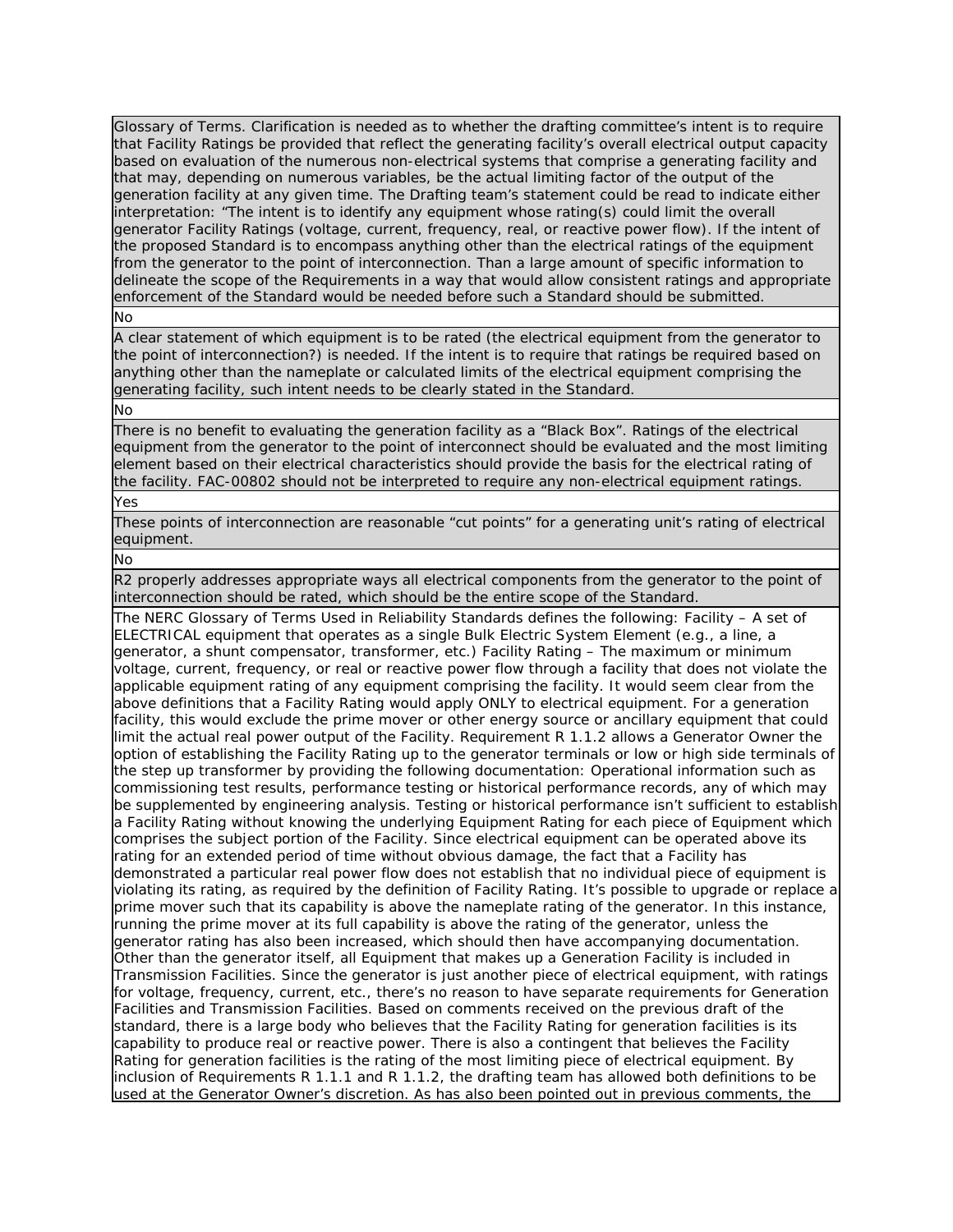rating of the most limiting piece of electrical equipment and the capability of the prime mover are likely to be significantly different and are used for entirely different purposes. By allowing either to be provided to various entities as the Facility Rating, the end user does not know what they're being provided. This could lead to erroneous results in planning and subsequent impacts on reliability. It's recommended that the drafting team follow the NERC definition for Facility and Facility Rating and explicitly limit the scope to electrical equipment only. It's recommended that this be clearly described in an appendix attached to the standard to eliminate the confusion that exists today. In addition, the appendix should refer to MOD-024 and MOD-025 as the standards which demonstrate the real and reactive power capability of the Facility, but do not represent a generation facility's Facility Rating. Individual

Martin Bauer

## US Bureau of Reclamation

Yes

The text removed the ambiguity in what was to be included; however, the term "turbine" created a problem in the reference to "Turbine-Generators". To start with, this would only apply to generators that have a turbine as prime mover. Photovoltaic or other non rotary sources would be excluded. This term could be construed as eliminating the power output rating of the turbine and only requiring the generator itself. To remove the potential problem with the use of this term, it is suggested that the section be rewritten as: "Each Generator Owner shall have documentation for determining the Facility Ratings of its solely and jointly owned power train equipment up to the generator terminals or the low side terminals of the step up transformer, or the high side terminal of the step up transformer (location as specified by the Generator Owner):"

Yes

Yes

Yes

Yes

The measure M6 needs to be revised to be consistent with the proposed changes in R1. The term "evidence to show its Facility Ratings are consistent" might imply that an independent assessment of consistency is needed. Revising the language as follows would clarify the issue: "Each Transmission Owner and Generator Owner shall have as evidence its Facility Ratings which were developed with the documentation used to determine its Facility Ratings as specified in Requirement R1 or Facility Ratings which were developed utulizing its Facility Ratings Methodology as specified in Requirements R2 and R3 (Requirement 6)." The Violation Severity Table also needs to be adjusted to remain consistent with R1. The following changes should be incorporated into the R6 for all levels. "The responsible entity failed to establish Facility Ratings utilizing the documentation used to determine its Facility Ratings as specified in R1 or Facilty Ratings utilizing Facility Ratings Methodology as specified in R2 for X% or less of its solely owned and jointly owned Facilities. (R6)"

#### Group

RRI Energy Inc

Tom Bradish

No

We do not feel that this standard should be applied to a generator. This standard clearly should be applied to transmission elements that transmit power and whose rating can be influence by other transmission elements both upstream and down stream of the element being rated. This is a key difference between the generator ratings and transmission system equipment ratings is that the generator only sees operating values that are under the operator's direct control. The generator cannot operate above where the operator tells it to. The transmission system, however, sees operating conditions that are influenced and impacted by so many outside forces that the transmission operator is in a reactionary mode to try to control loadings on elements in the system. Another difference is that if the generator overloads some element in its facility, the maximum impact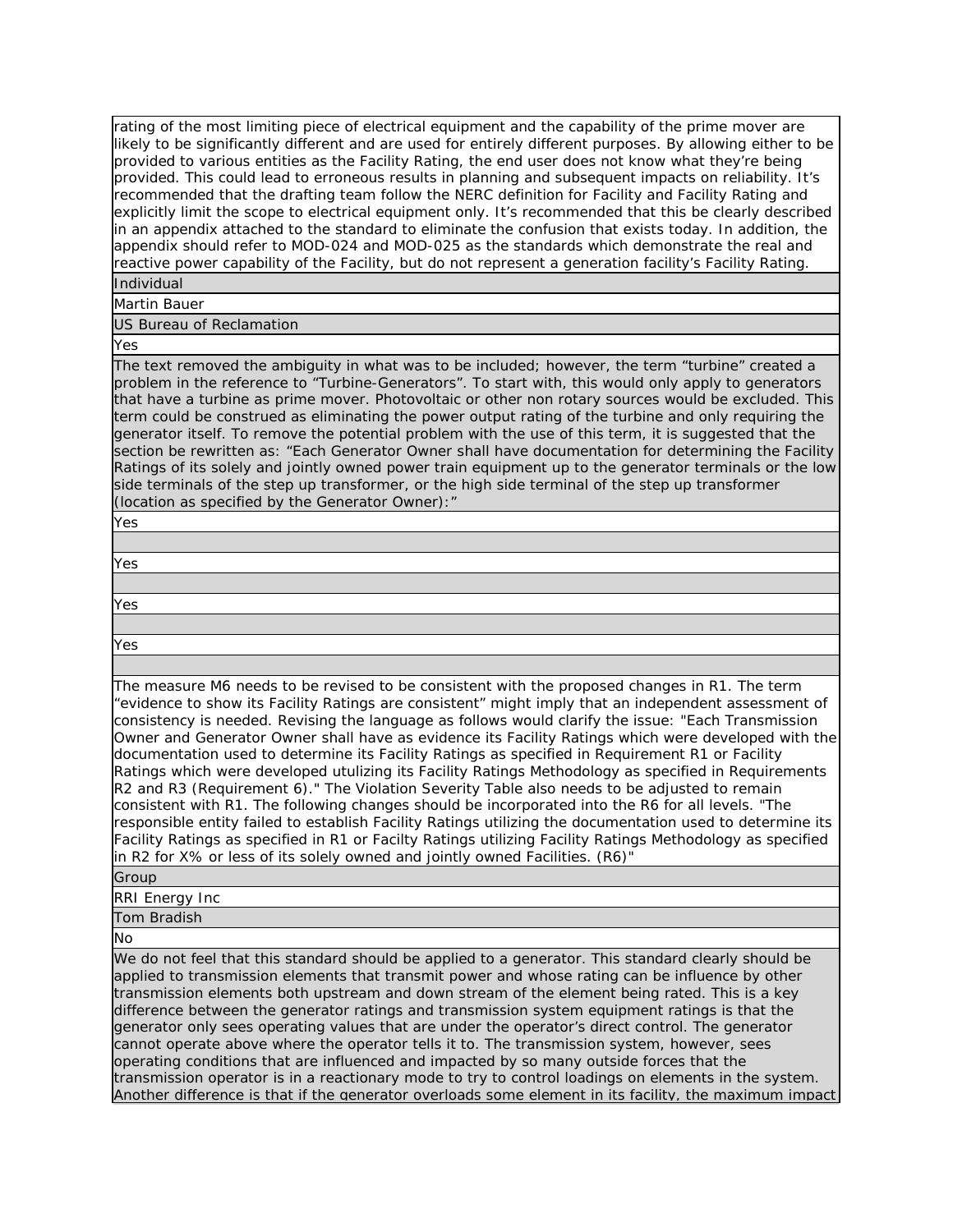to the system is that the generator trips. This is no different an outcome to the transmission system than if the generator tripped for any other reason. A loss of transmission system elements, however, can lead to other issues and in the worst case result in cascading and system separations or blackouts.

No

We do not believe that this standard should be applicable to generators. Every unit is designed with the over sight of a responsible AE that has to hold proper credentials such as ASME boiler certification and must follow a host of regulations. They also must employ PE's that must sign off on the design. The unit must apply for an IA with it's TO so that the TO can do an impact study. The generator must comply with all the requirements mandated by the TO in order to get an IA. The generator will conduct unit commercial tests to insure that unit is capable of the output specified in the unit design contract. Once commercial the output of the generator is continuously monitored by the TOP/RC. This is also true if the generator decides to up grade the unit. It must follow the same path that it did when it built the unit. There can not be any surprises. In addition there are standards and market protocols that require a generator to communicate unit capabilities to the RC/BA or TOP. Most notably in TOP-002-2a requirement R3: Generator Operator shall coordinate (where confidentiality agreements allow) its current-day, next-day, and seasonal operations with its Host Balancing Authority and Transmission Service Provider. Also in IRO-005 measure 9: The Reliability Coordinator shall have and provide upon request evidence that could include, but is not limited to, voice recordings or transcripts of voice recordings, electronic communications, operator logs or equivalent evidence that will be used to determine if it coordinated with Transmission Operators, Balancing Authorities, and Generator Operators as needed to develop and implement action plans to mitigate potential or actual SOL, IROL, CPS, or DCS violations including the coordination of pending generation and transmission maintenance outages with Transmission Operators, Balancing Authorities and Generator Operators. (Requirement 9 Part 1) In order for the RC to comply it will have to get unit capabilities from the generator. Note that this requires the generator to report actual capabilities not a calculated number based on a rating methodology. In areas where there are organized markets a generator must offer the unit to the market operator indicating what the unit is capable of producing for the next day market. Market rules require the generator to immediately report any unit de-rates. No

See the comments to Question 2 and 3.

No

See the comments to Question 2 and 3.

In the background information the SDT states: "The SDT also notes that FAC-008-1 is FERC approved and enforceable, while neither MOD-024 nor MOD-025 has been approved by FERC. Therefore, the SDT is of the opinion that Generator Owners cannot be 'exempted' from the Requirements, or the intent, of FAC-008 regardless of the views of being possibly duplicative to other standards (either MOD-024 or MOD-025)." We do not agree with this opinion. Once submitted and approved by FERC won't this standard replace any existing FAC-008? Based on the SDT's logic the industry could never propose a change to a FERC approved standard. Standards that are cast in concrete will hinder improvements in reliability because they will not be able to change with technology and operating experience.

Group

**FirstEnergy** 

Sam Ciccone

No

We agree that the new requirements R1 and R2 establish separation from traditional generation facilities and non-generator facilities for equipment owned (solely or jointly) by a generator owner. Furthermore, it appears consistent with the approach being recommended in the draft Generator Requirements at the Transmission Interface report which is presently out for industry comment. However, as written requirement R1 (and to a lesser extent R2) could lead to confusion and we believe that improvement is needed. See our comments in Questions 2 through 6 for further details. Yes

While R1 provides more latitude, it could lead to unintentional problems. As written, it appears that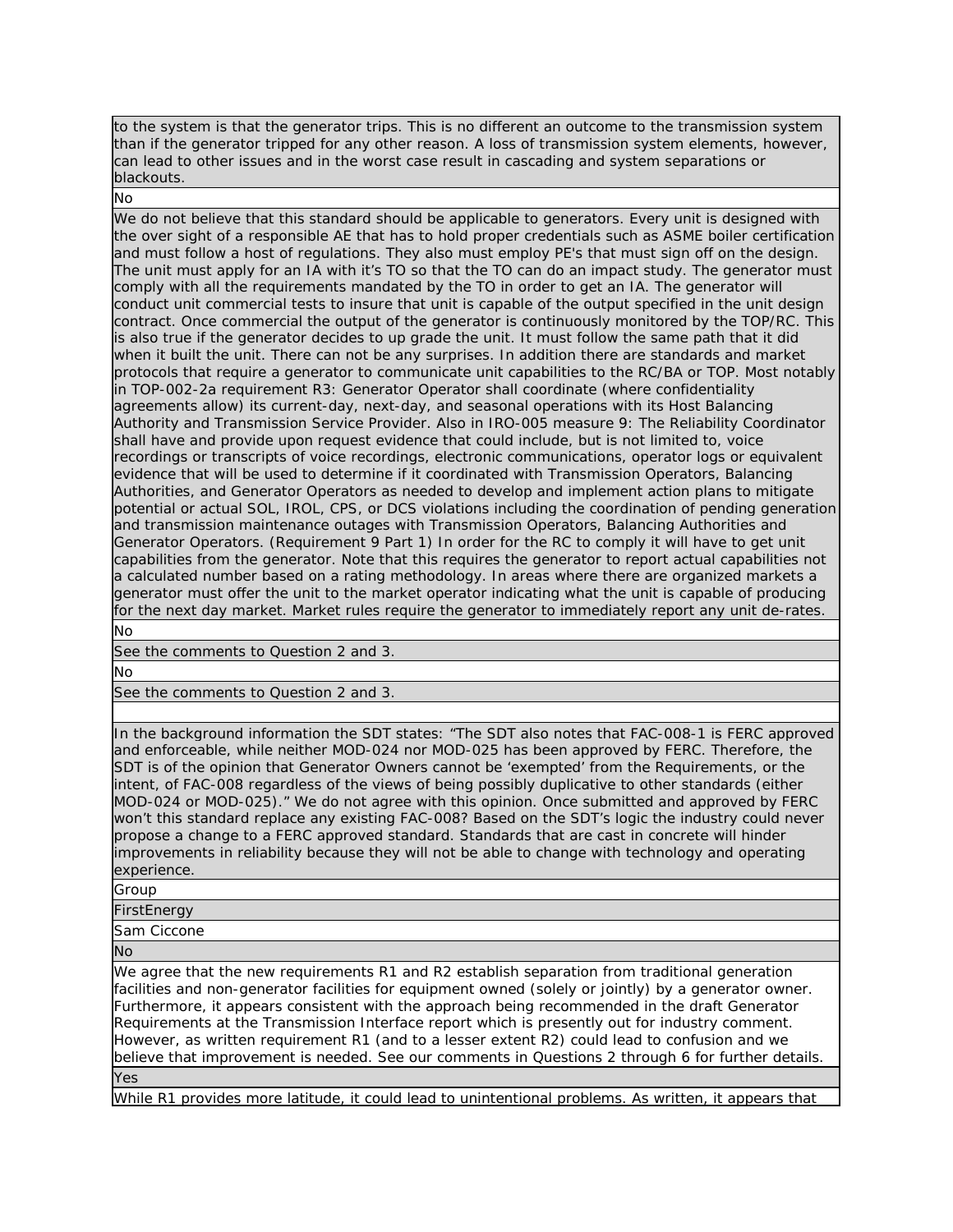the generator owner can unilaterally choose the boundary of the generator facilities that may not align with agreements. We suggest that the requirement be re-written to require the generator owner simply rate all BES facilities that they own up to the point of their transmission interconnection with the host transmission owner. This boundary should be well understood via contracts or agreements between the two parties.

No

We do not agree with this approach because the intent of this standard is not clear with regard to the traditional generator facilities. Is the intent of this standard to ensure that electrical infrastructure owned by the generator owner is sufficiently sized to handle the maximum generation output, or is it to provide a generator rating for use in planning and operations? If it is the latter, the rating that is established may be overstated and not proper for use in planning and operations models, if the rating is based solely on electrical parameters. In R1, there is no consideration for operating limits that may occur due to mechanical limitations (i.e tube leak). The SDT should consider adding to R1 a similar requirement as stated in sub-part 2.2.4 of requirement R2 with regard to operating limitations. This issue could be a problem for an entity that would choose sub-part 1.1.1 over sub-part 1.1.2 in their facility rating determination. For an entity that chooses sub-part 1.1.2 of R1, it is not clear how subpart 1.2 would be satisfied. The inclusion of 1.2 seems to force an entity to use 1.1.1. To resolve this, we suggest that a minimum timeframe for consecutive operating hours during testing or operational tracking be established that when used in 1.1.2 would also be understood to meet sub-part 1.2. Lastly, sub-part 1.1.2 is lacking in that the item says that operational information "may" be supplemented by engineering analysis. FE suggests that R1 should also mirror sub-parts 2.2.1 through 2.2.3 of requirement R2 to account for engineering analysis that should be required or expected.

No

See our comments in Question 2.

Yes

1. While R7 is similar to language in existing Requirement R2 of FAC-009-0, this requirement is somewhat duplicative of with requirements of MOD-010. Additionally, rather than potentially sending information to four different parties and four different schedules the team should consider a progression of information needed for operations being provided to the TOP and then the TOP updating the RC and for planning the information being provided to the TP and then the TP updating the PC. 2. Under section 4 (Applicability), replace bullets with 4.1 and 4.2 for consistency with other standards.

Individual

Greg Rowland

Duke Energy

Yes

Yes

Yes

Yes

Yes

1. The Background Information statement on the Comment Form describing the "black box" approach generally makes sense. But the references to other equipment limiting generator voltage rating or thermal output are confusing. Also the Implementation Plan should clearly reflect use of the "black box" approach. 2. Requirement R2.3 - change the word "respect" to "reflect". 3. Requirement R2.4 -Delete this requirement because the scope is already established in R2. Importantly, R2.4 could be interpreted to require an entity to provide a master checklist of every kind of device imaginable in order to prove that the scope of equipment addresses everything postulated by the phrase "shall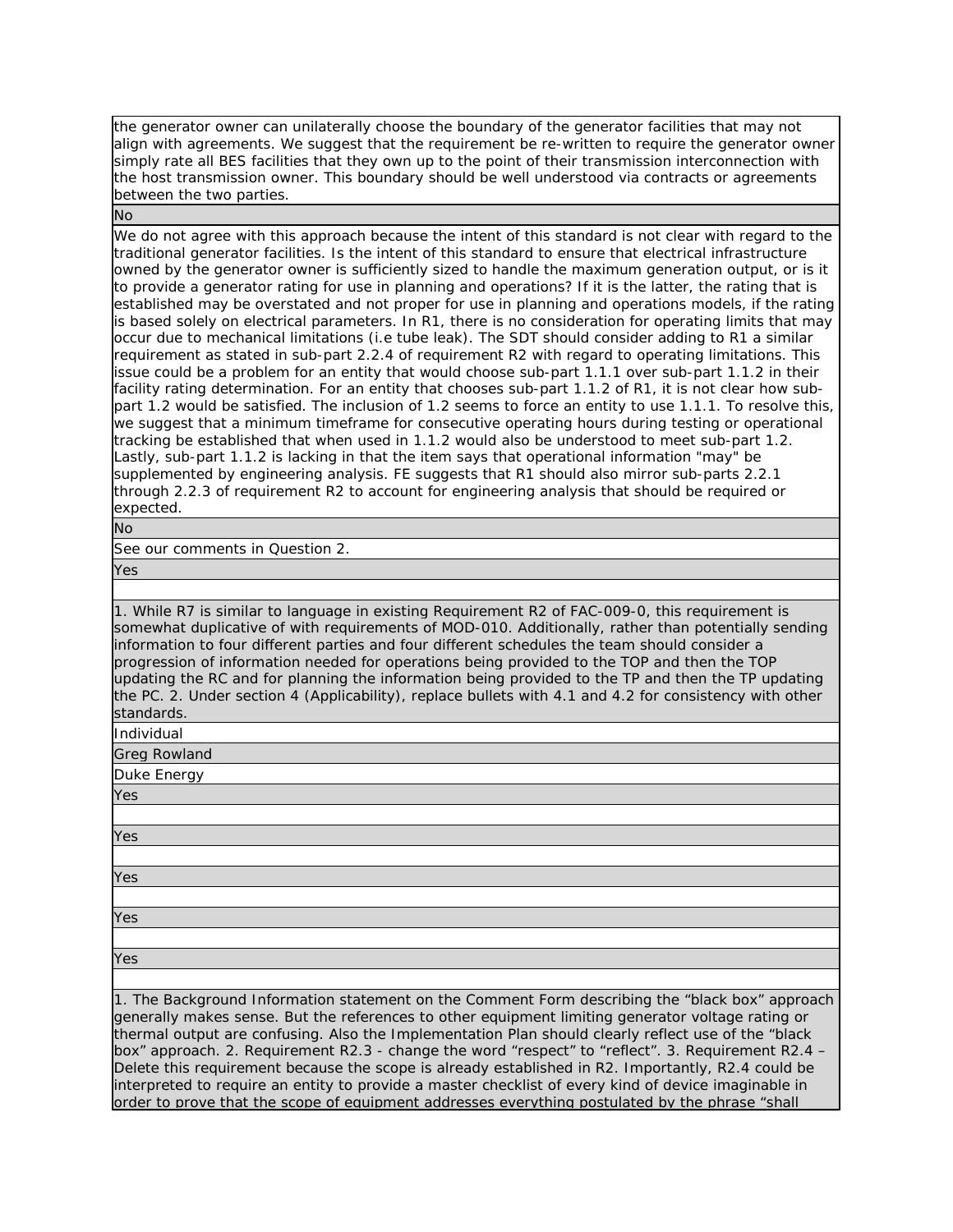include, but not limited to". 4. The bulleting format under R3 is mangled. R3.1.3 should be "A practice that has been verified by testing or engineering analysis." 5. R3.3 - change the word "respect" to "reflect". Also strike the phrase "The process by which the Rating of equipment that comprises a Facility is determined." because this IS your Rating Methodology. 6. R3.4 – Strike the phrase "The scope of equipment addressed shall include, but not be limited to, transmission conductors, transformers, relay protective devices, terminal equipment, and series and shunt compensation devices." because the scope is already established in R3. 7. R3.4.2 should become the new R3.4 8. Measures – Change 2.4 to 2.3 under M2. Delete "3" under M4. Delete "4" under M5. 9. R1 VSLs -Delete the Moderate VSL, because if your documentation doesn't contain either 1.1.1 or 1.1.2 this is the same as not having documentation, which is the Severe VSL. 10. R2 VSLs – In all four VSLs, 2.1.1 through 2.1.3 should be replaced with just 2.1, because 2.1 says your methodology must be consistent with at least ONE of the following (i.e. 2.1.1, 2.1.2 or 2.1.3). Under the High VSL, reword the phrase "The Generator Owner's Facility Rating methodology did not address all the components of Requirement R2, Part 2.4" with this phrase "The Generator Owner's Facility Rating methodology did not all of its solely and jointly owned equipment as required by R2." 11. R3 VSLs – In all four VSLs, 3.1.1 through 3.1.3 should be replaced with just 3.1, because 3.1 says your methodology must be consistent with at least ONE of the following (i.e. 3.1.1, 3.1.2, or 3.1.3). Under the High VSL, 3.4.1 and 3.4.2 should be replaced with just 3.4, for consistency with our comment about R3.4 above. 12. R4 VSLs – Change R# to R4 from R3 (three places). The wording of all four VSLs should be revised to be consistent with the Requirement (Generator Owners may only have documentation and not a methodology). Moderate VSL – insert the phrase "more than" after the word "within" to eliminate the time overlap with the Lower VSL. 13. R7 VSLs – The Lower VSL should be eliminated because the requesting entities may request an unreasonable schedule (i.e. instantaneous request). Suggest moving the Moderate VSL to Lower, the High VSL to Moderate, the Severe VSL to High and cap it at 45 days, and create a new Severe VSL for more than 45 days late.

Individual

Daniel J. Hansen

RRI Energy

No

The requirement is improved, but on the whole, the standard requirements (and accompanying obligations) place equal or more burden upon generator owners for the predicable operation of radial connected facilities, than those imposed upon networked components of the transmission system, where the need for facility ratings is crucial for the ever changing operating conditions of the transmission system.

Yes

No

R2.2 documentation requirements are excessive and unjustifiable for the application of existing facilities that may have successfully and reliably operated for decades without the specific details formally documented on this level.

The primary basis given for maintaining the applicability of generator owners is that FAC-008-1 is a FERC approved standard, even though the standard was written at a time when few were paying attention to the requirements from a legally binding perspective. By this logic, the Standard requirements will last to infinity. There is no disagreement that Generator Owner facility ratings should be rated on a technically sound basis. The standard requirements are centered more on the excessive management of documentation rather than reliability of the BES. It is not justifiable to place the same level of documentation requirements to the radial components of a generator owner as those applied to the network components of a transmission system. The generator facilities are designed as projects by registered professional engineers and are connected to the transmission facility through an application process. Changes in unit output ratings must go through a similar process. Generator owner facilities are not subject to the dynamic and ever-changing conditions of a networked transmission system. Generating owners are expending unproductive resources to reverse engineer documentation of Facility Ratings at locations that have multiple decades of successful operation. No one is seriously questioning the ability of the generating units to deliver their specified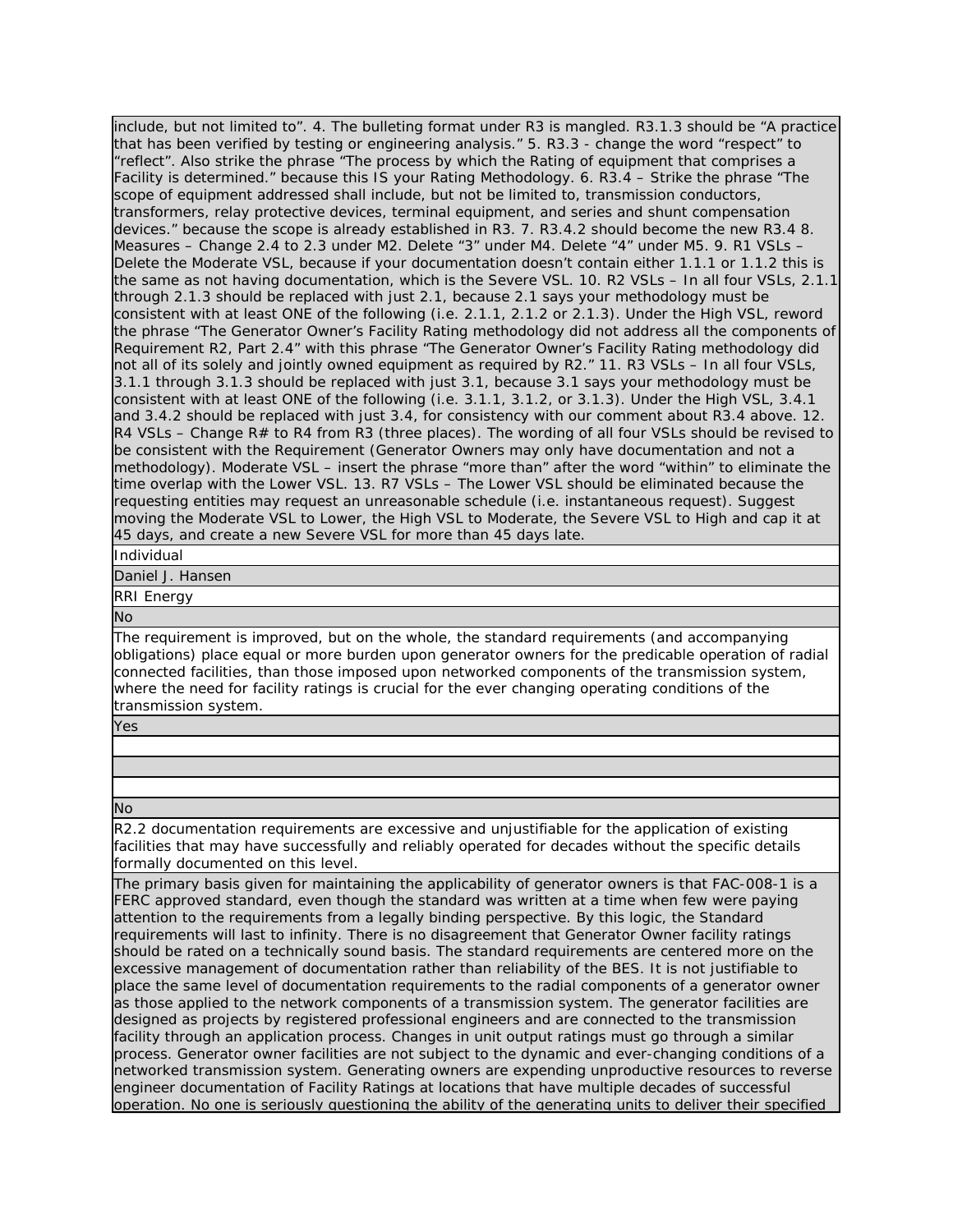outputs except for regulators in an audit conditions, that are finding non-compliance on documentation technicalities that have no material impact on the reliability of the BES.

Individual

Scott Etnoyer, Director NERC Compliance

Constellation Power Source Generation, Inc.

No

See response to Question 6 below.

No

See response to Question 6 below.

No

See response to Question 6 below.

Yes

See response to Question 6 below.

No

See response to Question 6 below.

Constellation Power Source Generation, Inc. (CPSGI) agrees in principle with the comments filed by RRI Energy in response to questions 1 - 5 above.

Individual

Scott Barfield-McGinnis

Georgia System Operations Corporation

Yes

Gives the Generator Owner choice of methodology.

Yes

None.

Yes

Allows definition of the "Boundaries" of the plant ("Black-box").

Yes

Allows for different ownership points.

Yes

Seems general enough with responsibility on the Generator Owner to fully include all such facilities. None.

Group

Florida Municipal Power Agency, and its Member Cities, Fort Pierce Utilities Authority and Kissimmee Utility Authority

Frank Gaffney

No

It is still confusing to FMPA whether, for generators, the SDT intends the standard to apply to determining the electrical rating of the electrical equipment, or whether the SDT intends the standard to apply to determining the capability of the mechanical plant. The NERC Glossary of Terms defines a Rating as: The operational limits of a transmission system element under a set of specified conditions," and Equipment Rating as: "The maximum and minimum voltage, current, frequency, real and reactive power flows on individual equipment under steady state, short-circuit and transient conditions, as permitted or assigned by the equipment owner." The mechanical plant has no "equipment" that is limited by "voltage, current, … real and reactive power flows", but rather the equipment is limited by temperatures, pressures and emissions. The MW capability of the mechanical plant / prime mover is a result of operating to temperature, pressure and emission limits, and is not itself an operational limit; hence, there is no MW "rating" of a prime mover because MW is not the operational limit. So, it seems to FMPA that Facility Ratings are not applicable to the mechanical plant of a generator, but rather, only applicable to the electrical equipment. The only exception to this ought to be the frequency limits (RPM) of the turbine. Another question to ask oneself is: how would such a rating be used? For instance, in the summer, utilities typically use a summer rating to allow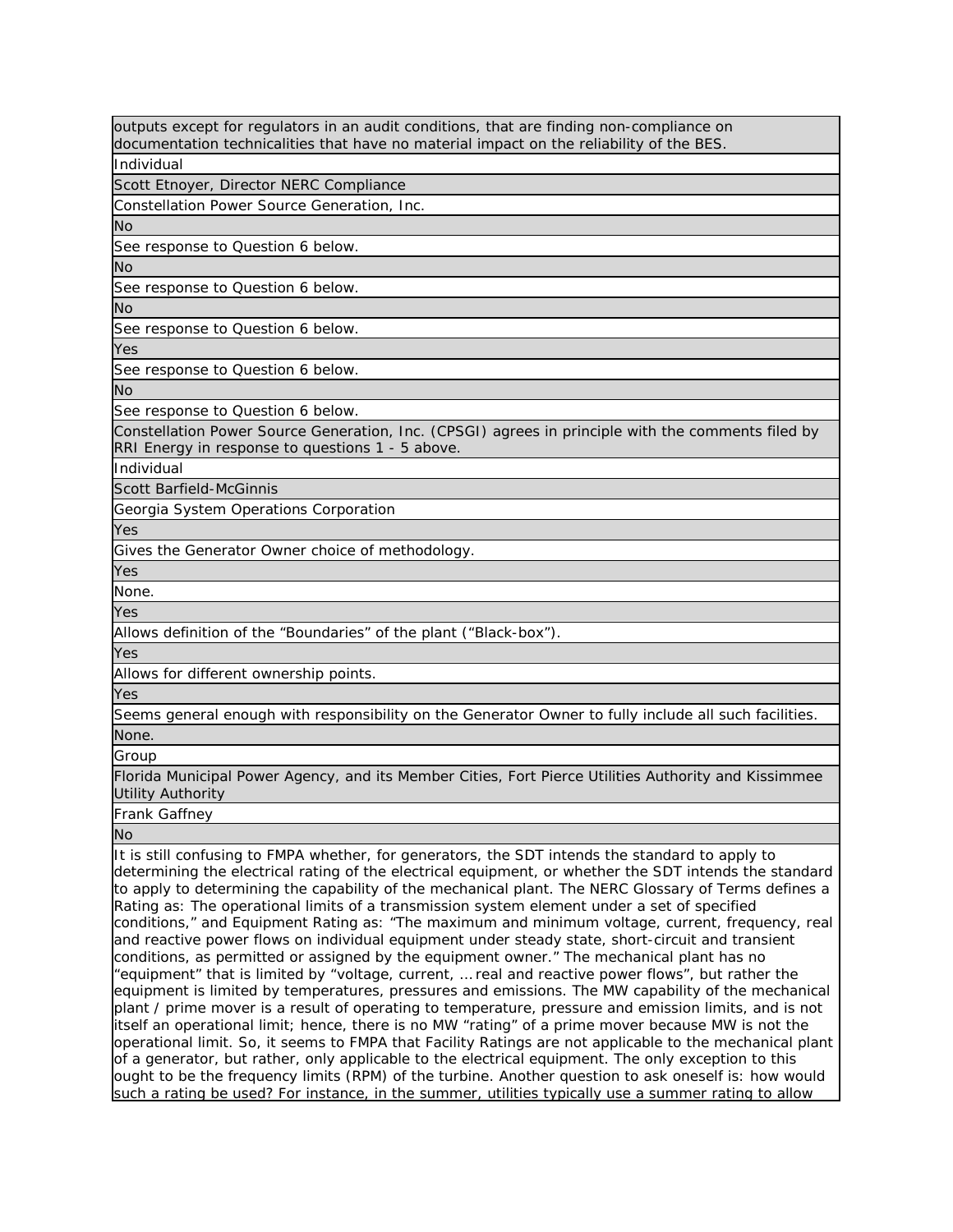operators to operate within those ratings. Is the SDT suggesting that a MW rating of the prime mover would be created and operators would limit the output of the plant to that rating? That seems inappropriate since generator operators limit the output of the plant not by MWs, but by temperatures, pressures and emissions, and MW output can change from hour to hour depending on operating conditions. If it is for modeling in a summer peak load flow case, then it is really capability at a specific ambient temperature, specific fuel source, etc. that is desired, and is better handled in MOD-024 because that is not the rating of the facility. FMPA proposes that the Facility Rating of the generator ought to just consider electrical equipment (and the frequency limit of the turbine). Such a rating is a true "operational limit" to the capability of prime mover at any moment in time, such as are temperature, pressure and emission limits.

Yes

No

Not needed if the Facility Rating only applies to electrical equipment No

If Facility Ratings only apply to electrical equipment of a power plant, then the "black box" is not needed, and the various boundaries to the "black box" are not needed.

Yes

Individual

James H. Sorrels, Jr.

AEP

No

There is additional clarification necessary in regard to whether the requirement references Real (MW) and Reactive (MVAR) Power.

Yes

Yes

Yes

No

Facility Ratings Methodology (FRM) is not a defined NERC term and should, therefore, be defined.

• Suggest adding additional alternative, i.e. "performance history," to R2.1.3. • Footnote 1 and 2 should be included in the requirement if it is to be applicable. • We believe "temporary de-rates" should not be included in the equipment rating for R2.2.4. • R3.2 typo  $-$  "R2.1" should be "R3.1." R3.4.1 should read "thermal capability of relay protective devices" instead of just "relay protective devices", thus deferring to PRC-023 to address relay trip settings, since relay trip settings are not Facility Ratings. • We do not believe that the change shown in R4 was necessary. • R7 – Delete the phrase "modifications to existing Facilities and re-ratings of existing Facilities" since the term "existing Facilities" already covers the ratings that are there today or anything that may alter those ratings on those "existing Facilities" in the future. • How do M1 and M2 differ from one another?

Individual

Angela Battle

Georgia Transmission Corporation

Yes

Yes

Yes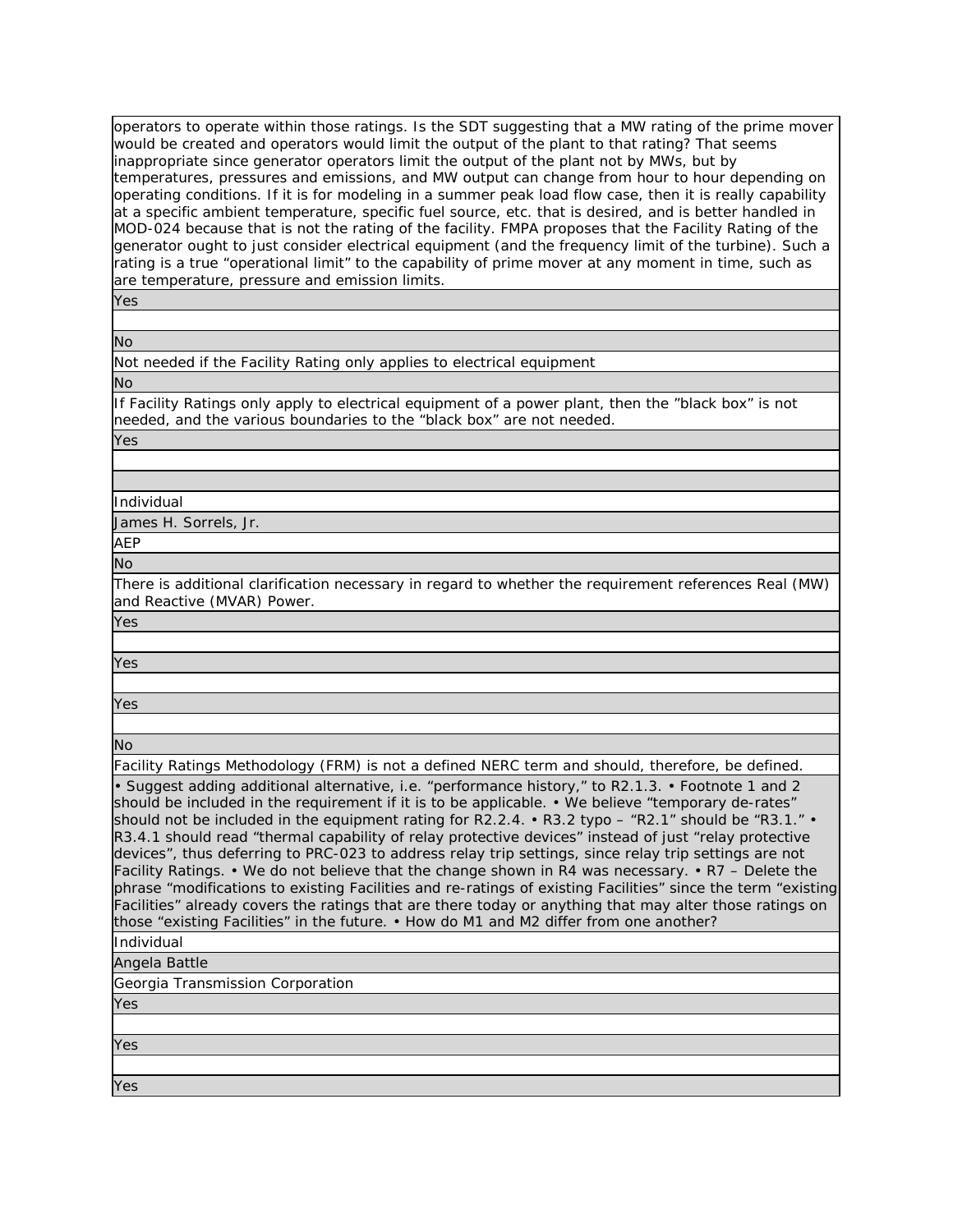| Yes |  |  |
|-----|--|--|
|     |  |  |

Yes

Individual

Catherine Koch

Puget Sound Energy

Yes

We understand R1 to be pertinent to the generating turbines up to the GSU transformer. R1 is utilized when the GO is the same entity as the TO. Please confirm we've interpreted this correctly.

Yes

Yes

Yes

No

We believe that Point of Interconnection is not the correct point of demarcation for R2. Point of Ownership seems more appropriate as R2 seems as if it would be utilized by a GO that is not the same as the TO. Point of interconnection is not the same as point of ownership and therefore could imply a GO must determine ratings for transmission facilities between point of ownership and point of interconnection that it doesn't own.

Individual

Armin Klusman

CenterPoint Energy

CenterPoint Energy believes Requirement 7 should include Transmission Owner(s) in the listing of associated entities that should be provided with Facility Ratings; that is, a Generator Owner should provide ratings to the associated Transmission Owner. This is needed as a Transmission Owner cannot accurately develop ratings, which must be based on the most limiting series equipment, for its Transmission Line elements without knowing the ratings of series line equipment in an interconnecting switchyard owned by a Generator Owner.

Group

NERC Standards Review Subcommittee

Carol Gerou

No

A. R1 says that the documentation of the facility rating includes everything up to the generator terminals, or low side GSU Transformer terminals, or high side GSU Transformer terminals. This implies, but does not directly state, that all of the equipment behind the generator (e.g. the turbine, boiler, pumps, fans, pulverizers, conveyor belts, etc.) must be given a rating. The MRO NSRS feels the draft standard is more ambiguous in this area than in the current version. The standard should specify that the scope includes only the electrical equipment from the generator out to the point of interconnection. The MRO NSRS strongly feels that it should be limited to the electrical equipment between the generator and the point of interconnection. In addition, rating responsibility should be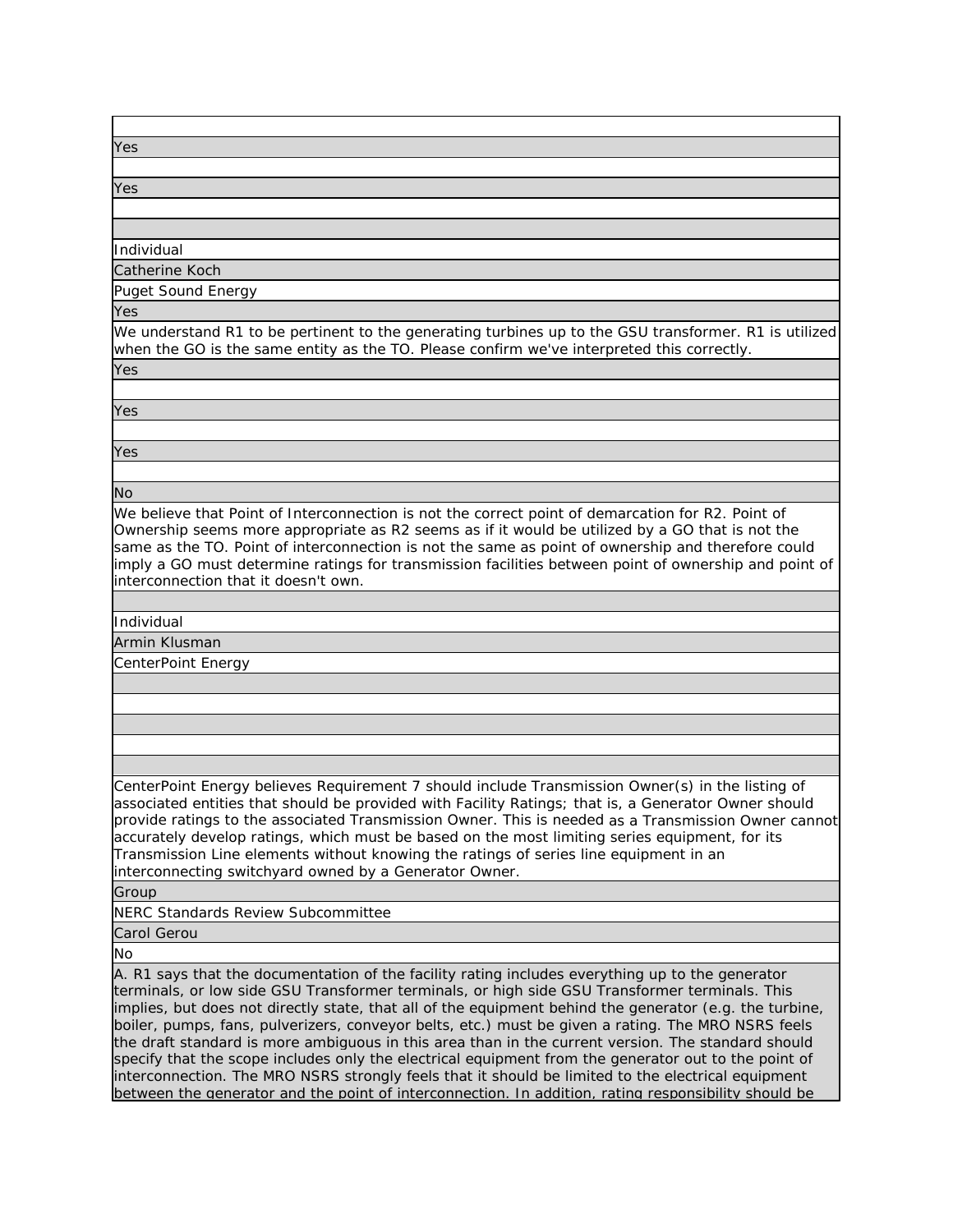based on ownership and not the selection of any particular boundary. B. There are many pieces of equipment that are "behind" the generator that ensure MWs and MVARs are available to the interconnection. R1 states all "turbine generator Facilities" shall have documentation to determine its Facility Ratings. This could be construed as all generators are "turbine" driven, except solar. Does this take into consideration the 20 MVA (individual unit) and 75 MVA (plant/ facility) as stated in the NERC Statement of Compliance Criteria? C. MRO NSRS agrees with the concept that each piece of electrical equipment should have a rating and how they are reported will depend on the how the generator owners' facilities are modeled in various models. If a step up transformer is modeled separately from the generator, a rating for the step up transformer should be determined individually and reported along with a rating for a generator. However, the MRO NSRS believes that R2 may actually create confusion surrounding the issue of NERC registering Generation Owners as Transmission Owners.

No

Some of the sub-requirements have been shifted between R1 and R2, but there appears to be no substantial difference in what is ultimately required of the GO.

No

A. The location of the boundary of the Facility ("black-box") has no bearing on the reliability of the rating. B. MRO NSRS believes some of the confusion surrounding the ratings that generators must provide hinges on misunderstanding their intended use. For example, in MOD-024 (MWs) and to some extent MOD-025 (reactive capability), an owner is determining net dependable capability (derived from Regional guides presently and previously) and a black box approach is appropriate. These capabilities (ratings) are primarily for adequacy determination, not specific model interactions. However, ratings in FAC-008 are intended to be used in transmission models and a black box approach may not be appropriate if there are multiple circuits within the black box. C. Is the blackbox approach intended to address instances with distributed generation (e.g. diesels and wind farms) where generators are aggregated through one breaker?

Yes

Yes

A. The MRO NSRS believes the ratings developed in accordance with MOD-024 and MOD-025 are more accurate and appropriate for purposes of modeling, planning and operation. Facility ratings from generator terminal to the interconnection (R2) should be added to MOD-024 and MOD-025, and not included in the scope of FAC-008. Additionally, FAC-008 R1 appears redundant with what is already required per MOD-024 and MOD-025, and should therefore be deleted. B. R.1.1.1 & R1.1.2 should be bulleted. R.1.1 says "The documentation shall contain at least one of the following". It doesn't say "the documentation shall contain BOTH of the following". Since compliance is evaluated at the requirement level, and both of these are NOT required, the MRO NSRS feels these subrequirements should be bulleted. C. The MRO NSRS feels the sub-requirements under R2.1 and R3.1 should be bulleted, just as proposed for R1.1, above. The corresponding measures should also be modified to correctly reflect that not "all of the items" in Parts 2.1 and 3.1 have to be included. D. Concerns were previously expressed about documentation of the basis for ratings of older facilities. The MRO NSRS appreciates the drafting team's response which indicated that this "Standard does not require the recreation of data that is no longer available or no longer accessible for any reason." However, no modifications were made to the requirements to clarify this. The MRO NSRS feels the standard should be clear about expectations. Since it is not understood how, or if, the drafting team's responses could be used to clarify the intent of the requirement during an audit, the MRO NSRS feels it is critical that specific language be included. Thus, the MRO NSRS recommends either 1) add a new bullet under 2.1 and 3.1 with language identical to 1.1.2, or 2) modify the 3rd bullet under 2.1 (currently R2.1.3) and 3.1 (currently R3.1.3) with similar clarifying language as 1.1.2. E. The phrase "Ratings of the Equipment" used in R2.1 and R3.1 should be modified, as there is no such term in the NERC Glossary of Terms. "Rating" and "Equipment Rating" are both defined terms. Yet, "Equipment" and "Ratings of Equipment" are not. F. The reference to R2.1 in R3.2 should be changed to R3.1. G. In R7, recommend changing "as scheduled" to "as requested". Individual

John P. Mayhan

Omaha Public Power District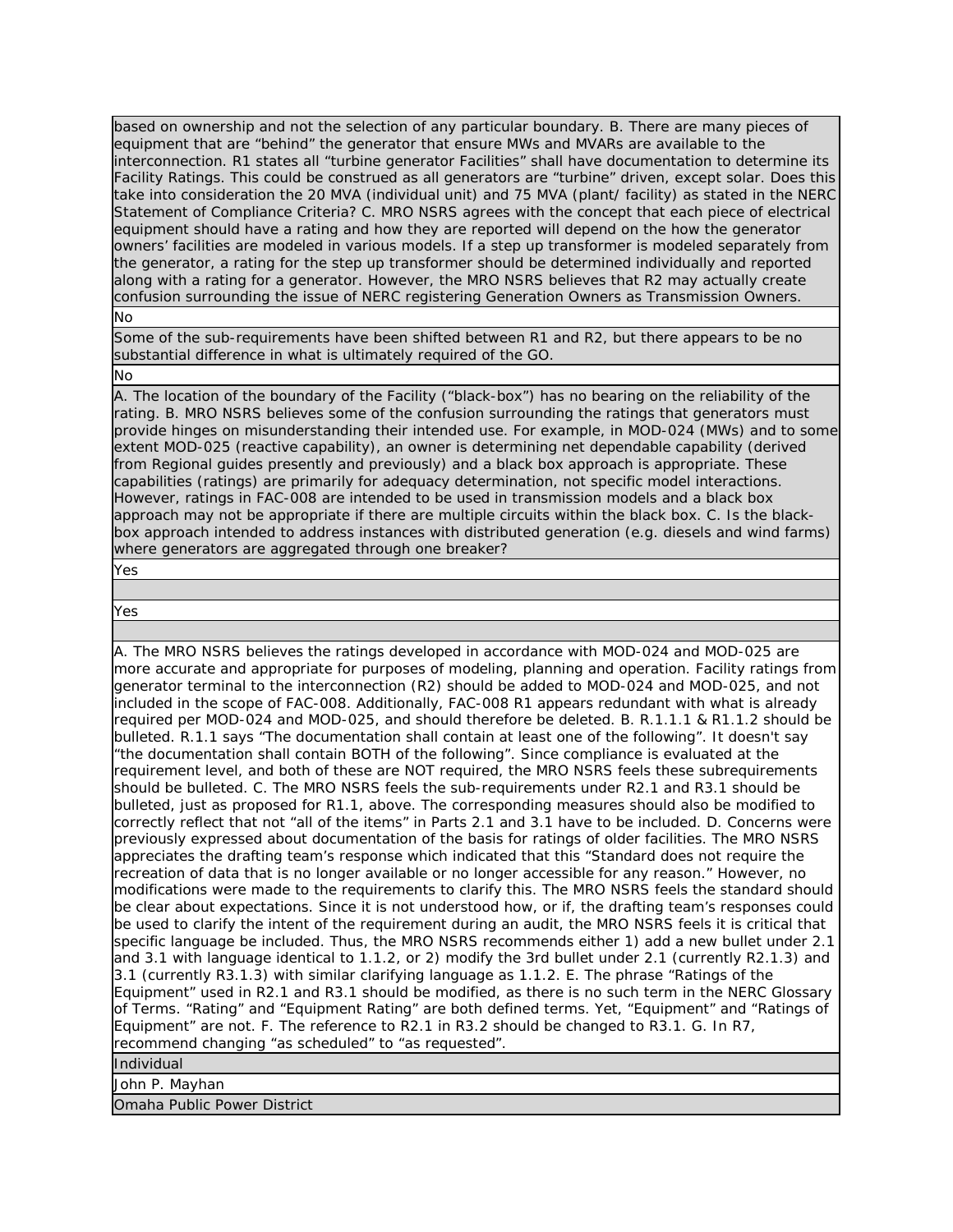R2.4: Change "but not limited to" to "but not be limited to" to be consistent with R3.4.1. R3, first paragraph: Strike the second occurrence of the word "each". R3.2, first paragraph: It appears that "R2.1" was intended to be "R3.1". M3: Strike the second occurrence of the word "each". M4: It appears that "Requirement 34" was intended to be "Requirement 4". M4, M5, R4, and R5: M4 and M5 are inconsistent with R4 and R5 with regard to Generator Owners. R4 and R5 refer to a Generator Owner's documentation for determining Facility Ratings but not its Facility Ratings Methodology, while M4 and M5 refer to a Generator Owner's Facility Ratings Methodology but not its documentation for determining Facility Ratings. R5: If the first sentence of R5 is to retain the reference to a Generator Owner's documentation for determining Facility Ratings, then it seems like the second sentence of R5 needs to be revised to also include a reference to the Generator Owner's documentation for determining Facility Ratings. M6: Change "documentation used to develop its Facility Ratings" to "documentation for determining its Facility Ratings" to be consistent with the wording used in other parts of the standard.

Individual

Dan Rochester

Independent Electricity System Operator

Yes

Yes

Yes

No

We believe the expansion of this standard to now have R1 and R2 applicable to the Generator Owner is to ensure: a. It has documentation on the rating of that part of equipment associated with the generating unit, and, b. It has a documented methodology to determine the facilities between its generating unit and the interconnection point with the Transmission Owner. We believe the determination of the rating for step-up transformers should be covered by R2, not R1. By including "or the high side terminal of the step up transformer" in R1 allows the GO to use documented information as opposed to a determination methodology and be spared from having to provide the methodology basis, assumptions, design criteria, etc. stipulated in R2.1 and R2.2. Beside, this will make a part of R2.4 (which includes transformers) not relevant.

Yes

(1) R1.1.2: The phrase "any of which may be supplemented by engineering analyses" does not seem appropriate in a standard requirement as it is not required nor measurable. We suggest this be deleted. (2) There are 2 sets of VSLs for R3. We believe the second R3 should read R4.

Group

IRC Standards Review Committee

Ben Li

No

We agree with the concept that each piece of electrical equipment should have a rating and how they are reported will depend on the how the generator owners' facilities are modeled in various models. If a step up transformer is modeled separately from the generator, a rating for the step up transformer should be determined individually and reported along with a rating for a generator. However, we believe that R2 may actually create confusion surrounding the issue of NERC registering Generation Owners as Transmission Owners. NERC has already assigned this issue to a task team and this drafting team should avoid complicating the issue further.